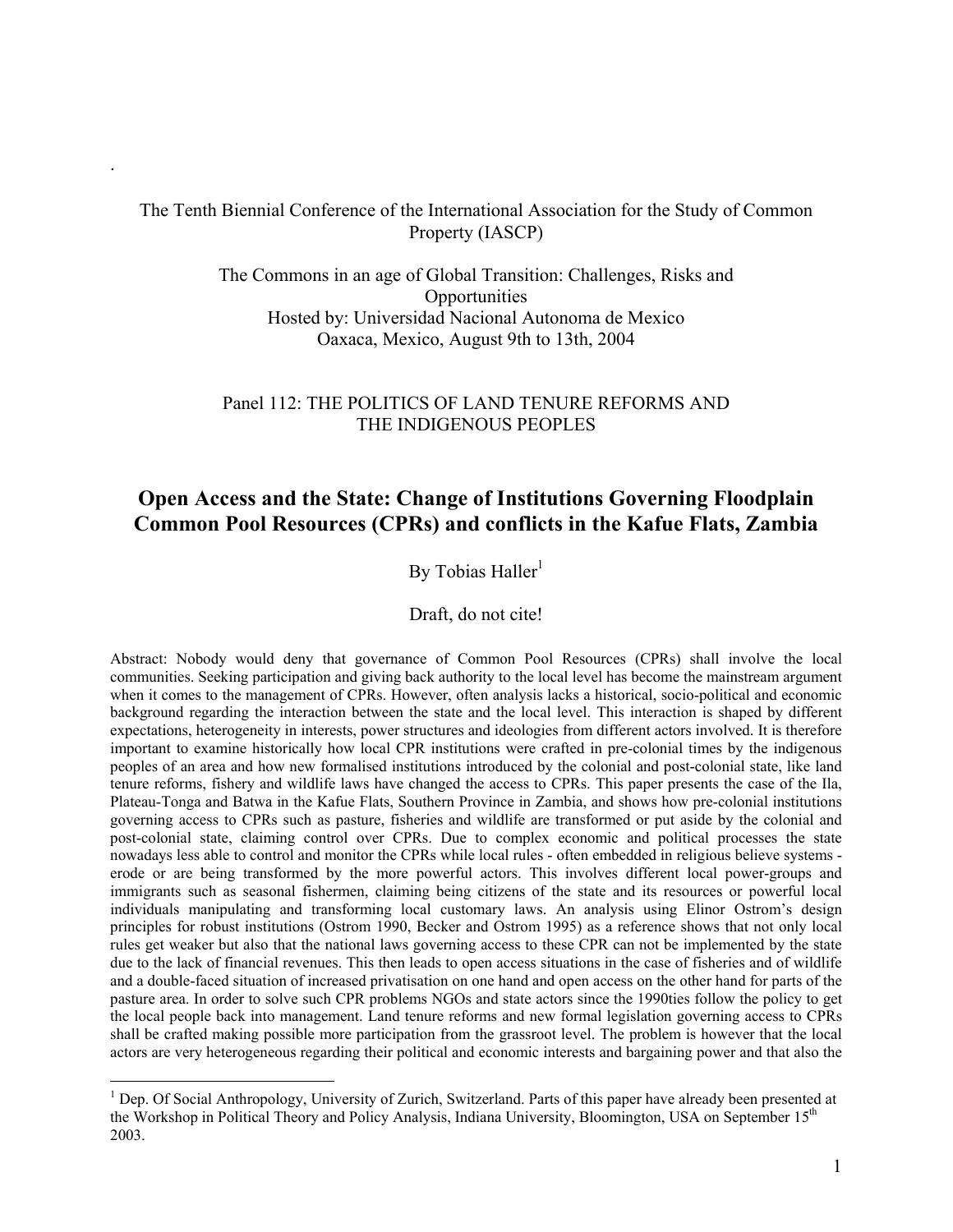state is a differentiated body of actors, who therefore also follow their goals. This then can lead to serious conflicts, which can get an ethnic shape. The question is then on what level the involvement of the local groups and of the state is beneficial for the sustenance of the CPRs. In the case of the Ila, Tonga and Batwa this is a very challenging task for it is a complex resource situation: Access and use of pasture, fisheries and wildlife are interconnected and can not be separated from each other. Historically access to CPRs were connected to the membership to local residential village groups combining rights to access to pasture, fisheries and wildlife. Today problems of access and use of CPRs are also intertwined: For example immigrated seasonal fishermen have not only an impact on fish but also on pasture and on wildlife in the area. External factors such as droughts and a cattle disease have additionally increased the pressure on local livelihoods and are leading to more pressure on CPRs. Immigrants on the other hand respond to the national economic crisis based on copper export and engage in alternative economic activities such as commercial fisheries and fish trade, hunting, and trade in cattle. Additionally the loss of state revenues and structural adjustment programs lead to the weakening of the role of the state as a CPR monitor. Former CPR-management is then transformed in a de facto open access. The paper tries to show these complex interactions on different levels using the framework of Jean Ensminger (Ensminger 1992, Ensminger 1998, Ensminger and Knight 1997) and argues that only a wise combination of local involvement - based on local cost-benefit considerations and state involvement (principle of subsidiarity) can lead to solutions and help limiting conflicts between the resource users. Imposing participation without knowing local transformations of rules and livelihoods and without really giving the possibility to control the CPRs on the local level will fail (see Haller 2002, Cook and Kothari 2001). This is as well the truth if the state steps out completely and ignores local initiatives or is unable to provide support and protection, where it is needed. The paper argues therefore that not neither only grassroot institutions nor only state involvement will lead the Drama of the Commons (Ostrom et al. 2002) to a good end but that a wise interplay on different levels is needed paying attention to different power groups and stakeholders and their interests. It is also crucial that the level of trust is risen between the different actors involved (Ostrom 2002).

#### **Introduction:**

In the Drama of the Commons (Ostrom et al. 2002) much is written on how CPR research shall be conducted and which kind of models are suitable to analyse the problems of overuse of CPR, mostly held in common property regime. Despite the try to make a synthesis of different approaches by Agarwal (Agarwal 2002) I propose a two step analysis in the analytical framework of the New Institutionalism, especially on the work of Elinor Ostrom and Jean Ensminger: First one has to look at how institutions governing CPR have changed over time how they correspond with what Elinor Ostrom has proposed to be design principles for robust institutions challenging the main assumptions of the Tragedy of the Commons (Hardin 1968). I still regard the design principles (see appendix 1) as an interesting tool in order to compare institutional change over time. With this method it is possible to see where important changes occur. Second, I use a framework proposed by Jean Ensminger who deals in an interesting way with the question how external factors (socio-political environment, demography and technology) have an influence on relative prices for goods and services, which then in the internal constellation of a resource user group or a resource area has an influence on local institutions (rules, norms and regulations), organisation, ideology and bargaining power. She especially argues that change in relative prices can change the bargaining power of different actors in a group or between groups and that different ideologies are used in order to legitimate access to CPRs or exclusion of users of CPRs and therefor to shape the local institutional setting (Ensminger 1992, Ensminger and Knight 1997). As a feedback loop she proposes to look at distributional effects and how these influence external variables. To be included in this framework in the external setting are impacts of formal legal changes such as changes in land tenure, fishery and wildlife laws and major economic trends in a country or region. These shape considerably the relative prices and therefore also the internal aspects such as local institutions, bargaining power of actors, the way they organise and the ideology they use. For other areas such as western Africa such changes have affected the use of CPR considerably if they are not adapted to local natural and social constellations (see Benjaminsen 1998).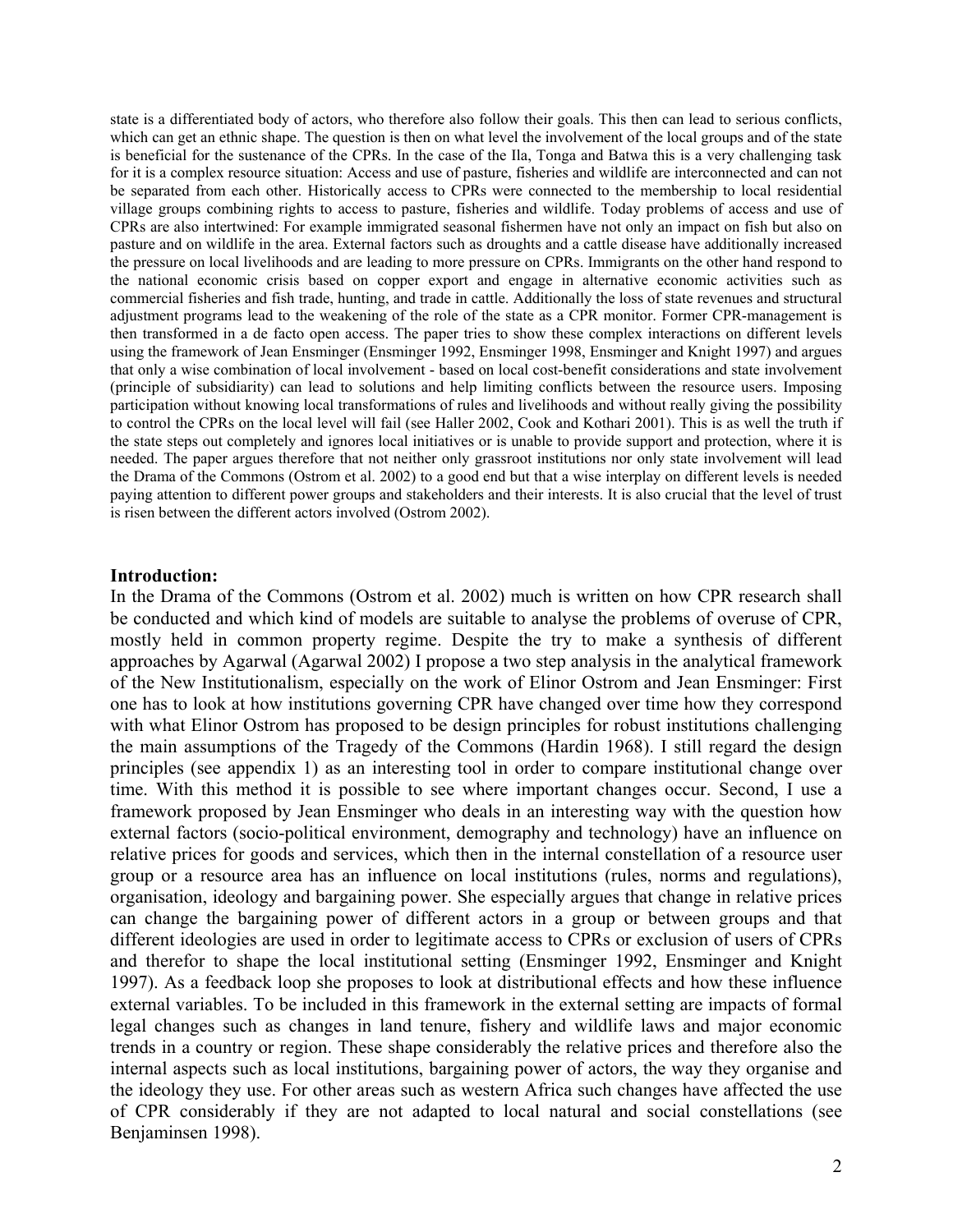Therefore by analysing the robustness of institutions regarding specific CPRs in a first step and by explaining the changes in the second steep much of the dynamic of CPR use can be shown. In this way historical and power related aspects of the analysis can be illustrated. In this paper I will analyse how access to CPR in a complex ecological environment, the Kafue Flats, a riverine floodplain in the Southern Province in Zambia were, institutionalised and how formal state institutions such as land reforms, fishery and wildlife laws have altered the access to these resources held in common such as pasture, fish and wildlife among the indigenous Batwa fishermen and Ila-Tonga transhumant agro-pastoralists<sup>2</sup> All CPR- (fish and wildlife) or CPRrelated resources (such as cattle) are on high demand in the capital Lusaka (about 250 km away). The research focuses on the southern part of the flats, especially in the Ila Chiefdom of Nalubamba (Mbeza). This area is inhabited mostly by the Ila, but since the 1930ties there are Tonga peasants and Lozi fishermen settling in the southern and the northern part of the territory, which is not densely inhabited. Today, the Ila face serious hunger crisis due to drastic environmental and institutional changes in the last 40 years: Dams and climatic change have reduced floods and rainfall resulting in bad harvests of maize and a reduction of the pasture. The government has taken over the control of the local fisheries and wildlife and has pushed aside the old CPR institutions. This is leading to a de facto open access situation and to the degradation of the resources. Additionally, a cattle disease has lead to a massive decline of the herds in the 1990ties and therefore many households lack cattle. The research results show the role of institutional change plays in explaining resource degradation in the area. Another aspect of the research regards conflicts on how the floodplains shall be used in the future: The local chief wants to introduce an irrigation project to fight hunger and was partly supported by the state. Some rich cattle owners do reject to this plan, because it would reduce the pasture. This opposition has a stronghold in the political opposition in Zambia and uses ethnic identity to fight the project. I will discuss how historically the access to these resources was interconnected and analyse separately how local institutions were operating and how they were dismantled by formal state laws leading to open access constellation. Also the paper argues as a conclusion that local participation does not exclude state involvement and that participative approaches have to face the challange of heterogeneity of interests (Cleaver 2001, Cook and Kothari 2001, Haller 2002a,b). The paper is based on research conducted with Sonja Merten based on two field trips between 2002 and 2004.

<sup>&</sup>lt;u>.</u>  $2$  The data for this paper was gathered during a two six-month fieldwork of Tobias Haller and Sonja Merten between August 02 and July 2004 among the Ila, Tonga and Batwa in the Kafue Flats, Zambia. Main research was made in Mbeza, Ila Chiefdom Nalubamba using anthropological methods but a lot of interviews, biographies and questionnaires were made at the village of Nyimba and in different fishing villages of Lozi people and in the seasonal fishing camps and in the chiefdoms Hamusonde and Choongo. Interviews with people from Fishery Departments and in the Lochinvar Park were conducted. The authors acknowledge financial support from the Swiss National Science Foundation and from KFPE. Dr. Sonja Merten (Institute of Social and Preventive Medicine, Basel University Switzerland) did research on health and food security, Dr. Tobias Haller (Dep. Of Social Anthropology, University of Zurich Switzerland) did research on institutional change and conflicts regarding the use of Common Pool Resources (CPR) in the area. He's research is part of a comparative study in five African floodplain wetlands including Mali, Cameroon, Tanzania, Botswana and Zambia (Haller 2002a). Research in Cameroon and Tanzania is financed by the NCCR North South (financed by the NCCR North South: Mitigating Syndromes of Global Change; donors are SNF and Swiss Development Corporation (SDC)). For further information see www.nccr-northsouth.unibe.ch. The countries and regions included in the comparative study are Cameroon and Tanzania.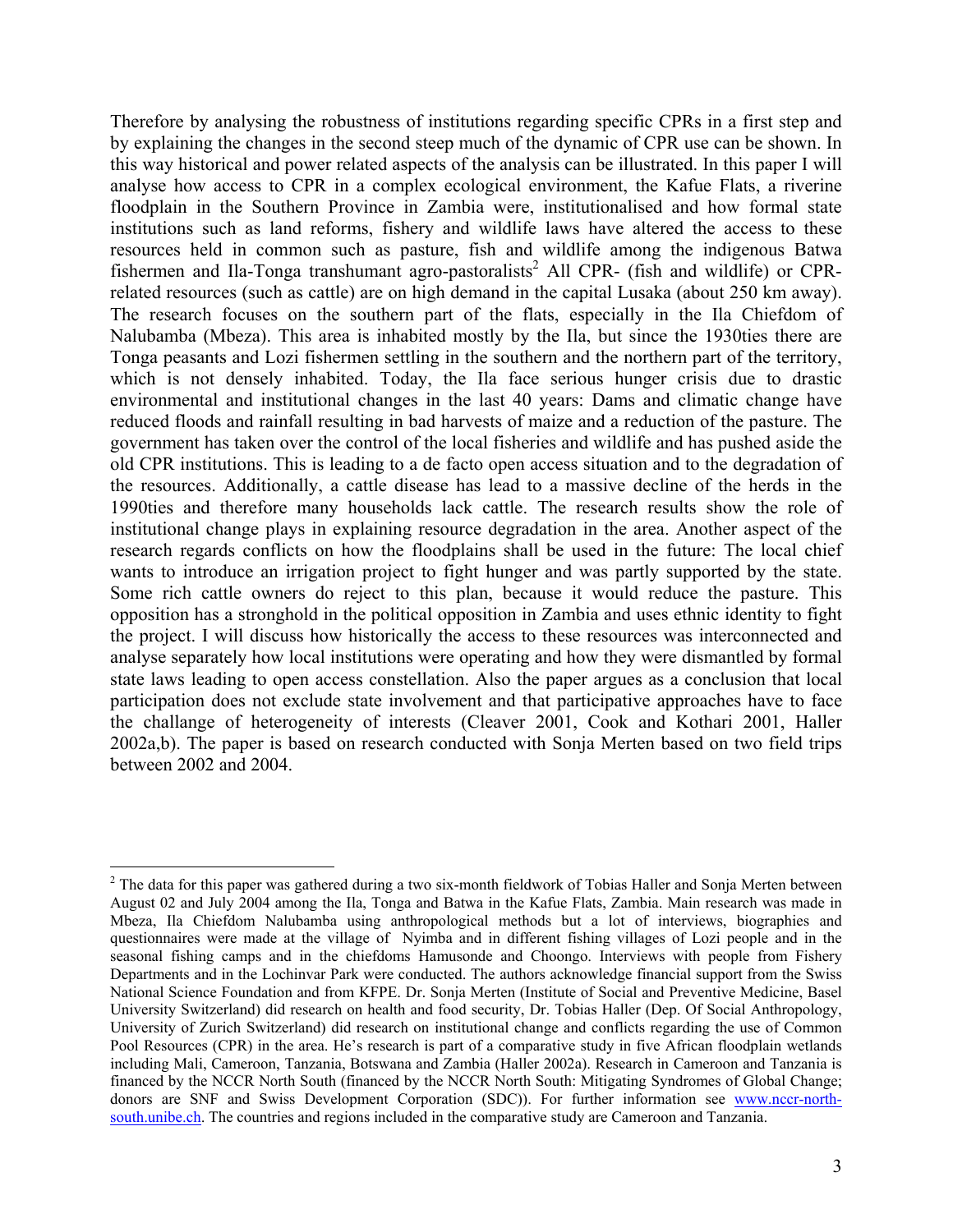#### **The Kafue Flats as a floodplain ecosystem**

This floodplain has an extension of 6'500 km2 and is a resource rich pocket in an otherwise semiarid environment of only annual average of 800-900mm rainfall. The whole basin covers an area of 154'000km2 (see map in paper of Sonja Merten). In spite of having little annual rainfall the area receives a lot of water from the Kafue River, which has its catchment areas north of the Copperbelt. The river does however not flow directly into the biggest river of Zambia, the Zambezi. It makes a strong hook at Iteshi teshi (at about 1000 m altitude) and then flows in eastern directions to Kafue Gorge, where it enters the Zambezi. On this distance of 400km the fall is only 15 meters and this makes the Kafue meander through the plain. Major characteristics are a lot of ox-bow lakes, permanent swamps, lagoons and ponds. Due to the flooding of about between 3000-5'000 km2 in the rainy season the area is naturally rich of fish, pasture for cattle (nutritious grass varieties grow after the floods have receded) and wildlife. The Kafue Flats are flooded normally between January and April and the water recedes between June and July leaving nice grasses for pasture. In the past the flats have been a very rich resource pocket in an otherwise semi-arid area (Ellenbroek 1987, Chabwela 1992, Hughes and Hughes 1992). It has also sufficient water due to the Kafue River and at least in the south western parts fertile alluvial soils. Topographically the area can be divided into woodlands, termitaria, permanent swamps, ponds, lagoons and levies.

In this rich habitat there are more than 40 species of mammals, especially the endemic antelope called Kafue lechwe, buffaloes, hippos and zebras, 400 species of birds (especially water birds and migratory birds), 67 species of fish and a large variety of grasses and Acacia trees. The natural environment is mostly oriented towards the seasonal cycle of rainfall and flooding, which both can be very erratic. Animals such as lechwe and fish migrate according to the flooding pattern. This will be outlined more clearly in the chapters on resource use. But as a general rule it is important to stress that irregularities in rainfall and flooding lead to major changes in resource availability through a season and between the years (ibid). By the building of two dams in the area (Kafue Gorge and Iteshiteshi) flooding has been regulated and have lead to different environmental changes which are regarded as mostly negative (Chabwela 1992, for details see below).

In the Kafue Flats there are three national Parks (Kafue, Lochinvar and Blue Lagoon) and a Game Management Area (GMA No. 11) where the use of wildlife is regulated.

# **The socio-cultural, historical and political context:**

The area is inhabited by Ila (or Mashukulumbwe), Plateau Tonga and the indigenous peoples of the area, the traditional Batwa fishermen. The later are living close to the Kafue River. These ethnical groups are organised in 14 chiefdoms (11 Ila and 3 Plateau-Tonga, the Batwa do not have their own chiefdom anymore and are included in several chiefdoms that have territories up to the riverbank). Research was conducted on the southern parts of the flats in three districts (Namwala, Monze and Mazabuka) among the Ila Chiefdom Nalubamba, the Plateau Tonga Chiefdoms Mwanachingwala, Chongo and Hamusonde and the Batwa of a settlement at the Kafue River called Nyimba. Most of the time research was done in the Ila Chiefdom Nalubamba called Mbeza. The Ila of Mbeza are traditionally transhumant pastoralists and agriculturalists. Their major subsistence activities are cattle husbandry and cultivation of maize, but fishing and hunting have been important for subsistence in the past. In the literature up to the 1970ies the Ila were seen as one of the wealthiest cattle owners in Central Africa with an average of 13.1 animal per male adult (Fielder 1973:1973). The Ila households are polygamous and kinship organisation is bilateral, although in the old literature it is argued, that the Ila are matrilineal because the clan orientation is structured through the mother's line. In the past the Ila and the neighbouring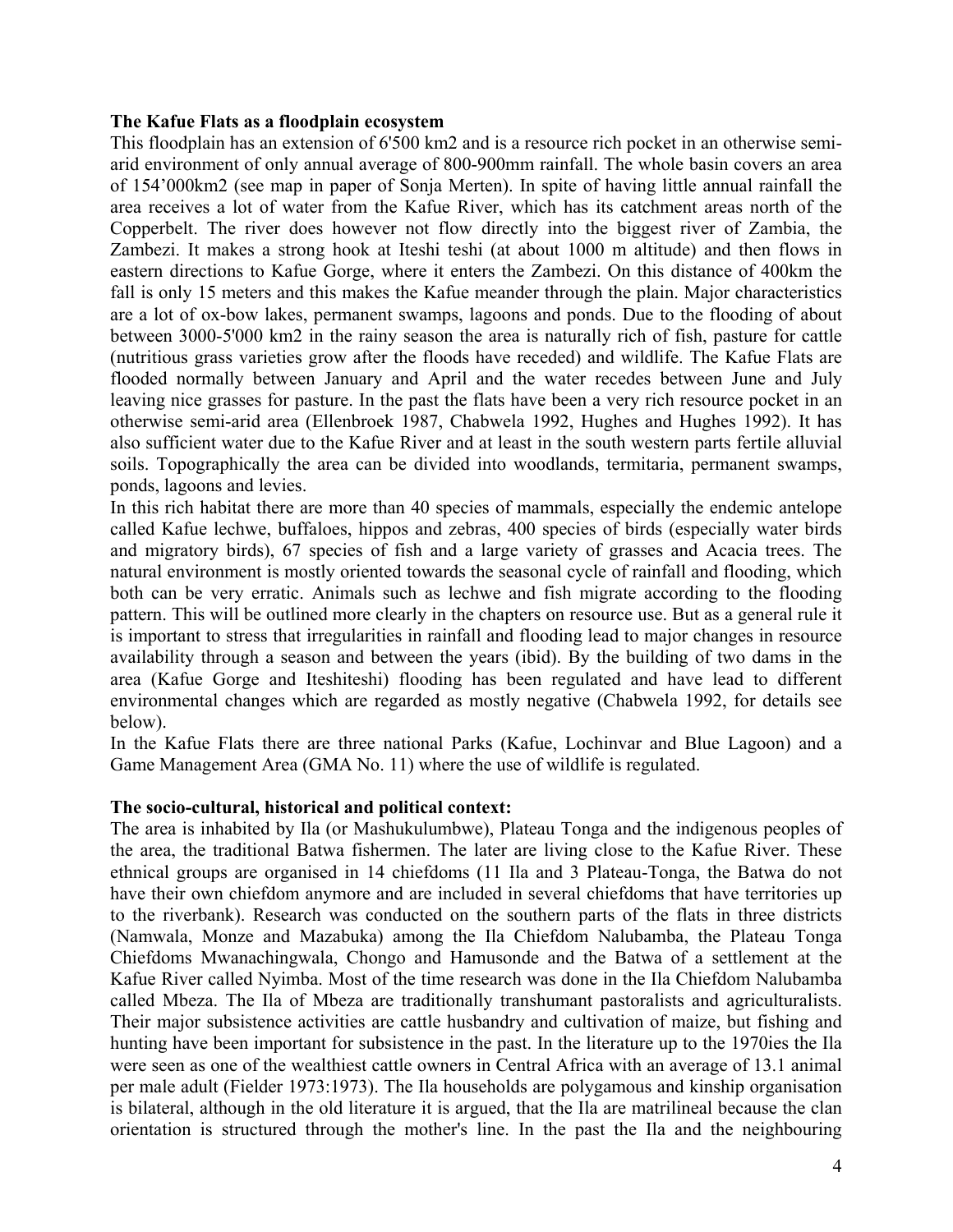Plateau-Tonga (see also Colson 1970 (1962), referred to as well as Ila or Balundwe-Ila in Smith and Dale 1968) were living in large villages before colonial times in order to protect themselves from slave and cattle raids of the Lozi and from attacks of wild animals. After the Pax Britannica these big villages broke up more and more and today the people live in villages made up of scattered hamlets. Although the Ila have been the victims of Lozi attacks from the north west, they were known as fierce fighters. Conflicts were common between villages and between chiefdoms. European explorers such as Emil and Rosa Holub were attacked in Mbeza during their visit to the Ila country in 1885-6 (Holub. 1975)

Mbeza is the name of the territory (*chichi*), which has clear boundaries and is subdivided into village territories, which also have boundaries. Today, there are 76 of such villages in the whole area of Mbeza. The territory of approximately 2'000 km2 is inhabited mostly by Ila clans, but since the 1930ties there are Tonga-peasants and Lozi-fishermen settling in the southern and the northern part of the area. In 2000 Mbeza had 26'000 inhabitants (13 p/km2). The political structure has been transformed considerably since colonial times, starting from the 1900 by the British South Africa Company and continued in 1924 by the British Government: Before colonial times villages were headed by important men and there was no chief as such. Traditional conflict resolution mechanisms and at the same time collective choice arrangement were the so called *lubeta*, meetings at which local big men were solving conflicts and were discussing different matters regarding the village (Smith and Dale 1968). Chiefs were introduced by the colonial powers in the whole area of the Ila and Tonga in order to establish so called Native Authorities, who were collecting taxes and dealing with local conflict resolution at the Native Authority Courts. At the next lower level there were the village headmen who were responsible for all communal activities and conflict resolution on village level. This structure remained after colonial times although the powers of the Chiefs were considerably limited by introducing government courts (see Cutshall1980, pers. com of our research assistants, Mbeza). Today, the Chiefs try to recapture their lost power and want to be more incorporated into the political life again. Locally, the Ila and Tonga Chiefs are still important and powerful, although their powers are always contested and challenged. Chiefs have to show that they are able to distribute resources and if they fail their political legitimacy is undermined. An Ila or Tonga Chiefs power is not always as respected as it is for example with other ethnic groups in Zambia such as the Lozi and if a Chief decides on a matter, it is not evident that all the members accept his decision (for more information see Tuden 1968, Fielder 1973, Cutshall 1980).

Power and access to resources are embedded in religious believes: The Ila are traditionally monotheists but believe as well in the existence of spirits and especially ancestors who give them the right to give access to land, pasture and fish resources. The ancestral spirits are very important for making rain and are worshipped at shrines (*malende*).

Access to CPRs in chiefdom Mbeza illustrates historically how access to CPRs were intertwined: Before the Ila and Tonga came to this area two centuries ago, the river areas were already inhabited by the Batwa fishermen. They immigrated centuries ago probably from today's Botswana. One theory about their origin sees them as descendants of Stone-Age inhabitants, who survived in this remote area. Another theory argues that they are descendants from slaves or other people from the area hiding in the river environment. A third approach using linguistic methods argues that the Batwa stem from the first immigrated early Iron Age groups (Lehmann 1977:42f.). The Batwa (plural of Twa) can also be found in the Bangweulu Swamps and in Lukanga, also not well accessible areas in Zambia. A lot of Batwa are not as tall as the Ila-Tonga and are lighter in colour as the later. They look like the so-called bushmen, while others look like Ila-Tonga because of intermarriage between these groups and the Twa. The Batwa can be regarded as the indigenous people of the area and are looked at as being inferior by most Ila and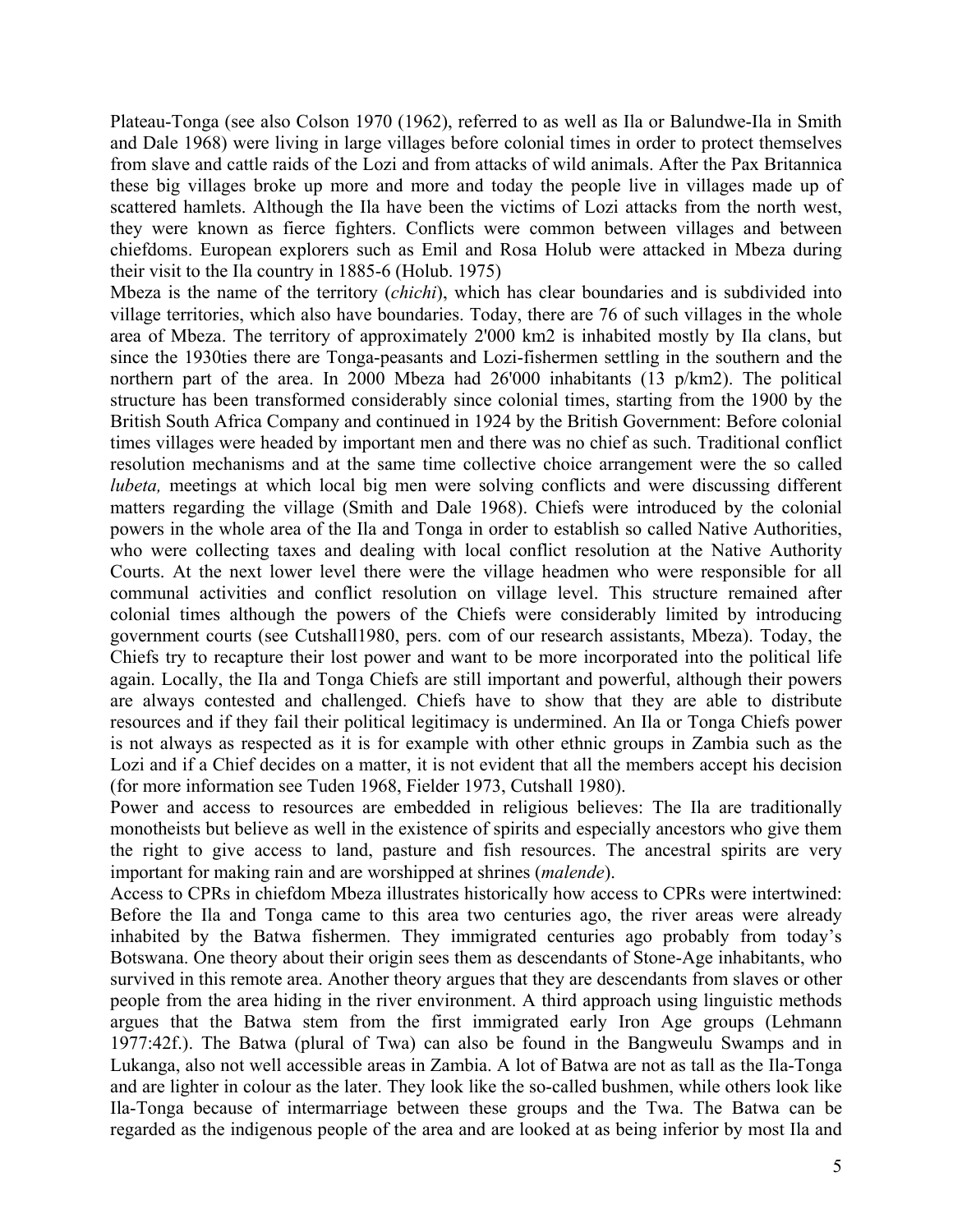Tonga and especially by the immigrant Lozi and Bemba. Fishing was the main activity for subsistence of the Batwa and offered them a relative independence at the riverbanks, which they have lost nowadays (ibid).

In the  $18<sup>th</sup>$  or  $19<sup>th</sup>$  century an Ila man, from already settled areas in the west, who's mother was a Batwa, installed himself with his group in the floodplain, followed by his nephew called Kazoka. The area was attractive for fishing but as well for hunting and for its nice pasture. Kazoka following his uncle claimed to control this area before colonial times and managed the pastures, fishing ponds and the wildlife, especially the management of the lechwe antelope. Between 1820 and 1840 three other Ila and Tonga groups immigrated to the area attracted by wildlife and fish in one of the main tributaries of the Kafue as well as by pasture. These groups were raiding and hunting and they established customary rights to village areas after settling. Included in these rights were common property regimes regulating access to fish, wildlife and pasture in close vicinity. As will be illustrated in the discussion regarding the three resources in detail, control over these resources were in the hands of kind of big man or headmean (*mwami*), who were giving not only access to their community but also reciprocal rights to resources for other residential groups and even for groups outside the neighbourhood territory (*chichi*). There were time for collective fishing giving access to all the residents in Mbeza and to invited neighbours, times of complete open access in times of abundance and times for the village members only to fish, depending on the season. Further to the floodplain, in the area of the first settlers customary rights of this land with its floodplain related resources and therefore control over it was claimed first-comer Kazoka group as a kind of incipient right. But at the same time all these resources were common property for the whole *chichi*: Access to pasture was given to any group who wanted it's own cattle camp by a symbolic payment of one cow, and access of fish during announced fishing days was made possible but under the regulation of the Kazoka group. The same group controlled collective hunting days which gave access to lechwe. So this group was controlling but not privately owning a large portion of the land. During early colonial times the Kazoka group was given a small chiefdom which was then later on put under what is today chiefdom Nalubamba. Nalubamba a half slave from one of the three later coming groups called Munyati, himself a big man gaining wide reputation in the area for his possession of magic herbs (musamu), was accidentally chosen by the British to be chief and to control the area, to which also the Kazoka group later on belonged. Mbeza,, the name of the chiefdom came from answering the question by colonial officers, what the name of the place was. The answer was mbeza from the verb *ku mbeza*; crafting war clubs. But before colonial times there was the notion of territoriality in the area and boundaries were known and defended but access depended also on seaonality granting neighbouring groups reciprocal access.

Colonial and post-colonial times have contributed to major economic changes in Mbeza, which will be outlined in this paper in the different chapters on the CPRs. During colonial times chiefs were installed as Native Authorities controlling the resources in the area and mitigation local conflicts (see Roberts 1974). These chiefs had then more power than in pre-colonial times the big men like heads of the villages or village groups. Through pacification there was no longer the need to live in fenced big villages and people started to settle in a dispersed way. The also collected taxes but the Ila did not belong to the groups, which reacted on the forced taxes with the strategy to migrate to the mines in the Copperbelt to earn some cash, as was the aim of the colonial authorities. They were so wealthy because of their large herds of cattle that only few went to the mines. Most of them went to South Africa or Southern Rhodesia (today's Zimbabwe). So, the Ila, Tonga and Batwa were only lately influenced by the urban side of the country and remained relatively unimpressed by the blessing of the modern world (see Rennie 1982), However the Southern Province was mostly affected by giving out Crown Land to white settlers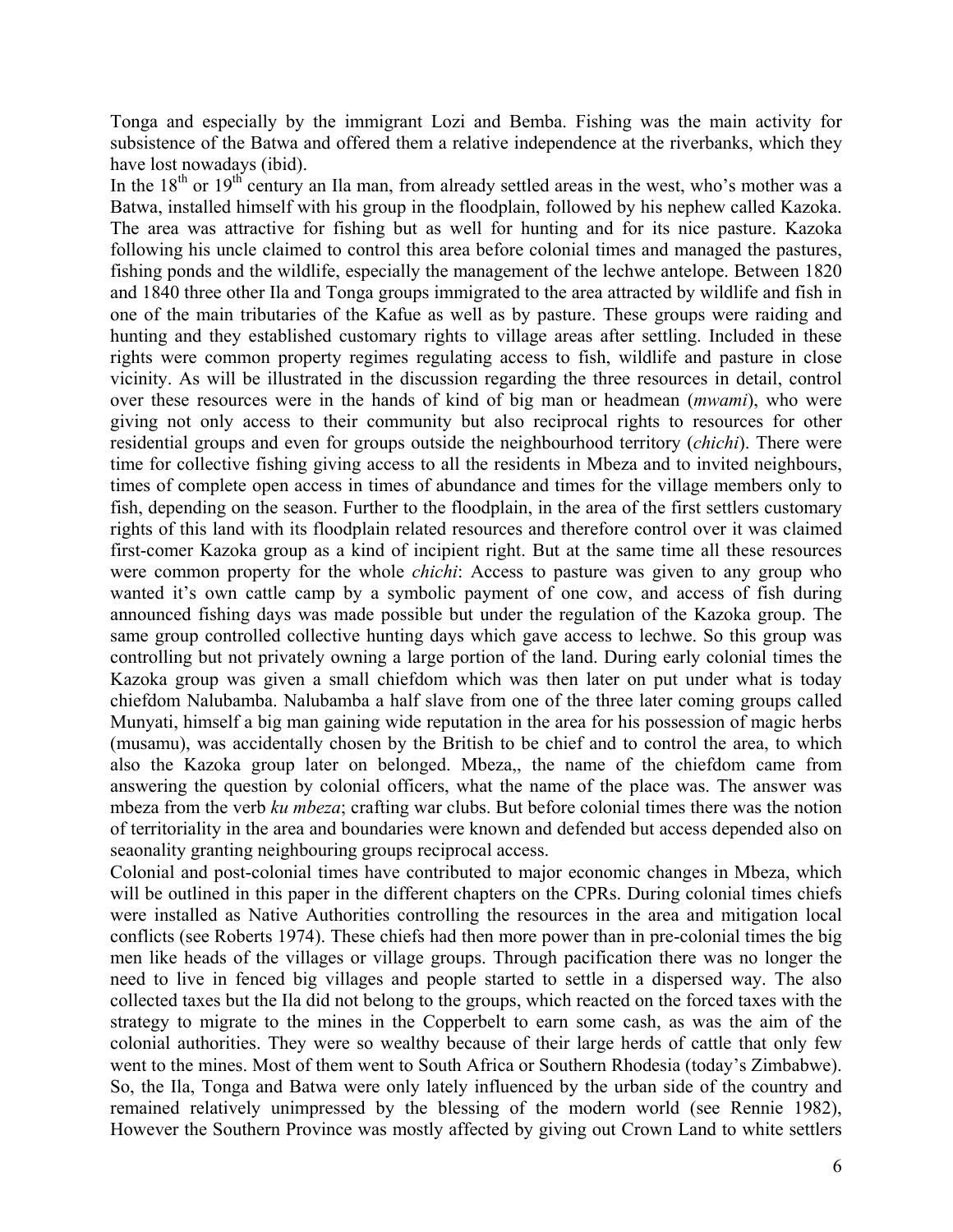along the line of rail and in the area of Mazabuka and Monze Plateau Tonga lost land. But the land of the Ila and of some of the Balundwe was as Native Reserve not so much influenced by this colonial land reform while fishery and wildlife laws affected them more (Richards 1974). The exception is Lochinvar which was a ranch in colonial times sold by a local chief to a farmer and later became a National Park.

But today the urban interests are felt clearly: The capital Lusaka is with about 250km within close reach and the Kafue Flats in general are since the 1970ties one of the most affected areas by the economic developments in the capital. Water and electricity for Lusaka comes from the Kafue River and the fertile land close to the tarred road is partly used by rich white farmers. The city of Mazabuka (130 km south-west of Lusaka at the beginning of the Flats) is home of the only sugar cane plantation in Zambia which now belongs to a South African Company and which is producing intensively using and polluting the water of the river. In the time of the first president Kaunda large dams have been constructed between 1972 and 1978. The first at Kafue Gorge before the Kafue River enters the Zambezi River and then the second at Iteshi-teshi, 300 km upstream. It was the aim of the government to use the water for electricity production and water supply for the capital and therefore to regulate the flow of the Kafue River (Jeffrey, Chabwela, Howard and Dugan 1992). This had a serious impact on the ecosystem of the Kafue Flats and its resources as will be shown below. The Flats were naturally rich in fish, wildlife, fertile alluvial land for agriculture and pasture for cattle. These resources are on high demand in Lusaka, at the line of rail and in the Copperbelt. Directly fish and game meat is sold but also sale of maize as the major cash crop between 1950 and 1990 had been important. To a much lesser extend cattle was sold in olden days but this has changed in the last years. By this way a lot of resources are extracted from the area with negative consequences for the local peoples. The state interferes with the local institutions by imposing its own rules of access to fish and wildlife. It does this with the introduction of national laws, national parks, game management areas (GMA) and licenses. Since the 1990ties there have also been two dramatic environmental changes taking place:

- First, the rainfalls are less and less reliable and the area is getting drier, which can be shown by the growth of woodland in the Flats. But contrary to this situation the dry season is in some parts of the flats wetter than in earlier times because of the water release from the Iteshiteshi dam. Nevertheless drought is one major problem affecting the agricultural production in the area today. This reduces the gains from the major cash crop maize.
- Second, the outbreak of a cattle disease called *corridor* or *denkete* locally (East Coast fever (*Theileria parva*)) has reduced the herds of the Ila considerably. This disease has struck most between 1989 and 1992 and the cattle herds of a lot of households could not recover since then.

Another important aspect is the change in the demographic and political-economic national and regional situation: Population has risen in Zambia and as well in the Southern Province between 2 and 4%. What is special about Southern Province and the Kafue Flats is the immigration of people from other ethnic groups such as Tonga from other areas, Bemba, Lozi and others. A lot of seasonal immigrant commercial fishermen are coming to the area adding to the permanent immigrants who came already during colonial and the first post-colonial time. Unfortunately demographic data of the area is not up to date so it is difficult to give the proportions comparing the natural growth of the population and the immigration (permanent and seasonal) in the area but the influx of newcomers attributes to 30-40% of the growth as locally estimated. More important is the fact that these newcomers, especially the seasonal immigrants, are interested in the commercial extraction of the fish and also the game resources, which are then sold by traders in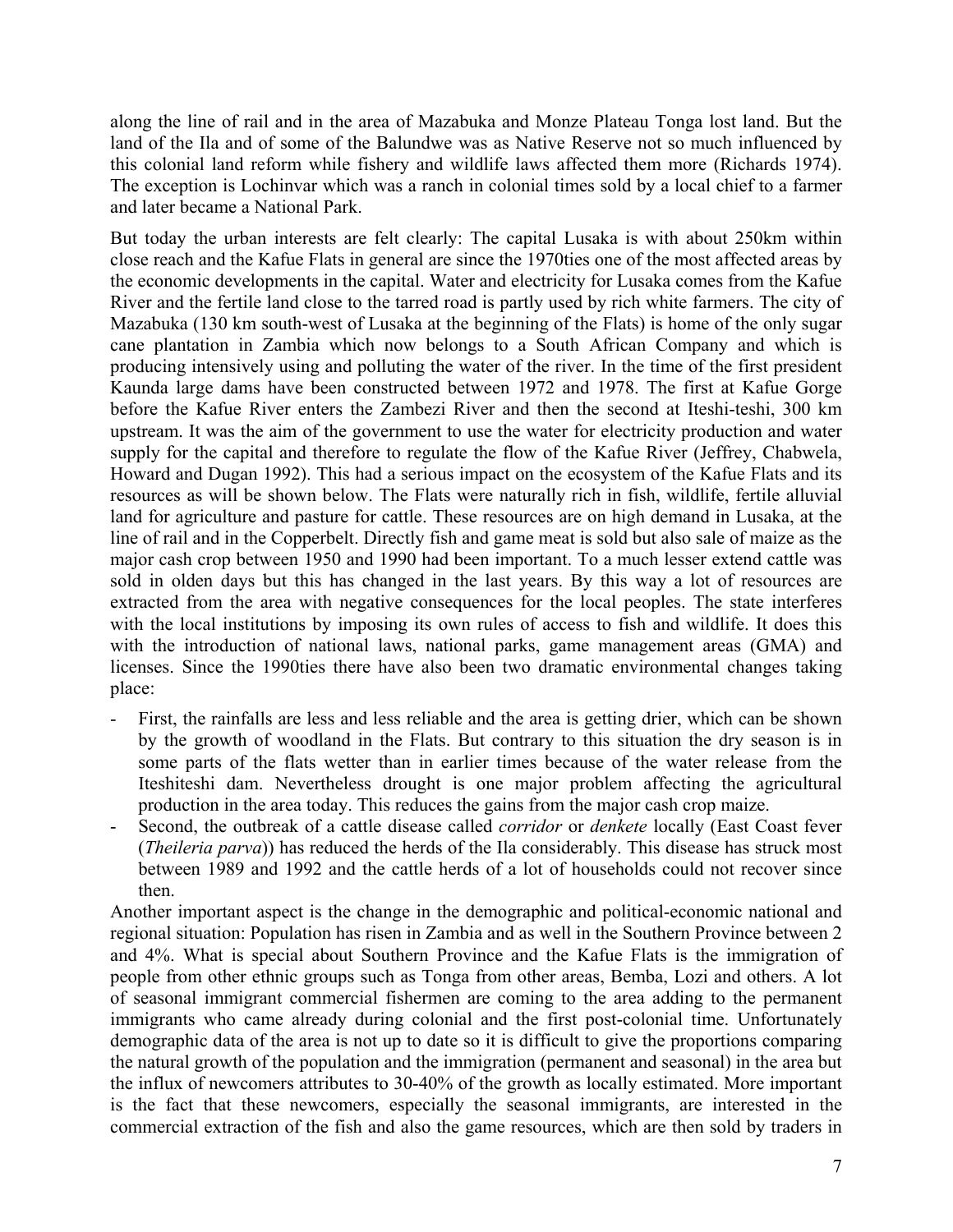the urban centres. The area is well connected with tarmac roads up to the cities of Mazabuka and Monze (130 km and 190 km from Lusaka). From these cities there are sometimes very bad roads to Lochinvar Park and to Mbeza in the direction of Namwala (see map in paper of Sonja Merten). But still these areas are accessible during the most time of the year, although they are sometimes not passable in the flooding season.

One reason for the influx of immigrants is the current economic situation of Zambia. The country has been depending on its copper exports since independence in 1964. Unfortunately the copper prices have been declining since 1975 and in the 1990ties drastically. Coupled with the oil crisis in this time and with continued socialist policies expenditures (import substitution and subsidised agriculture) grew too high leading Zambia to one of the ten poorest countries in the world and one of countries with the highest debts in the region. The fact that Zambia was supporting the independence of Southern Rhodesia and the Anti-Apartheid-Movement in South Africa added to the high expenditures. The 1990ties were the time of implemented structural adjustments and privatisation during the Chiluba area not really done during the time of President Kaunda in spite of IMF and World Bank putting on pressure. But still the burden is high especially due to bad terms of trade. Dept and aid policies lead to lessen the monetary resources available for formal jobs (Andersson, Bigsten and Persson 2000). This affects Wildlife and Fishery Departments who are the statal or parastatal organisations that today shall protect the CPR. The economic crisis has lead a lot of people to look for alternatives in order to secure their livelihoods. Fishing and commercial hunting as well as trade (fish, meat, cattle and maize) is one of the opportunities for these resources are at high demand in the cities and access is relatively easy compared to other alternatives (lower opportunity costs compared to other businesses or agriculture in remote areas). Politically the years of Chiluba's government were difficult for Southern Province, which in Kaunda's times had been loyal to this former president.<sup>3</sup> Under structural adjustment programmes and privatisation schemes, which included the loss of subsidies especially for agricultural production, Southern Province was loosing support from the government side in sectors such as medical treatment, agricultural development, veterinary facilities (Chief Nalubamba, biographies of different people in Mbeza, personal communications 2002). At the same time the area is affected by hydropower production and extraction of water for urban centres and irrigation projects without profiting from these activities (Chabwela 1992). So political neglect and extraction of various resources have increased due to increase in pressure stemming from external factors.

The effect of these external economic and political factors will be now discussed in detail for pasture, fisheries and wildlife separately. It will be shown how these factor coupled with formal land tenure reforms in a wider sense, not only land as such but as well control of fisheries and wildlife since colonial times have affected the use of these CPR. They are now de facto open access resources. This regime is already leading to conflicts and can lead to severe ethnic conflicts in the future.

# **Cattle keeping and use of pastures**

1

For the Ila the main activity and source of identity has always been cattle herding. They have developed a three-step transhumance system that is adapted to the seasonal changes in the

<sup>&</sup>lt;sup>3</sup> This has not always been the case. In colonial times a party called ANC had a stronghold in the Southern Province because the founder and leader was an Ila. The ANC got pushed away by Kaunda's United National Independence Party (UNIP) after independence and during the first time of independence was not so much successful politically. After the decline of ANC the area became gradually a stronghold of Kaunda, which is especially true for Mbeza. Chief Nalubamba was a close friend of Kaunda and Kaunda staid many weekends in Mbeza (Chief Nalubamba, pers. com 2002, see also Roberts 1976).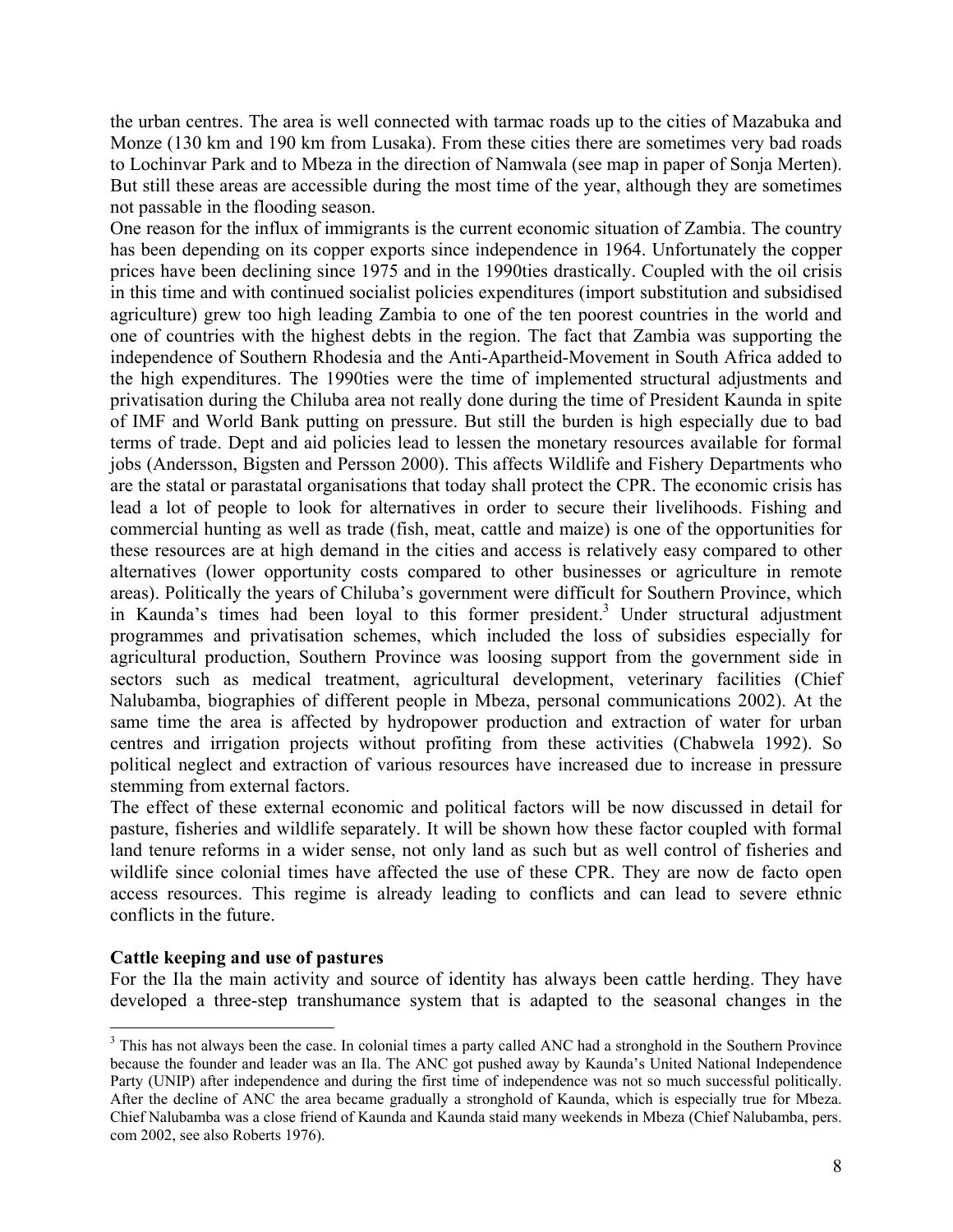ecosystem of the Kafue Flats. After the water recedes between June and July the cattle herds are taken on a regular basis to the floodplain, the banks of the Kafue River and its tributaries (*kuwila*). The animals are taken back to the villages in December and January when the water rises again (*kubola*). During the agricultural season most of the cattle stay in rainy-season cattle camps close to the villages and come back after harvesting to feed on stalks of maize before they leave again to the Flats in July. Most families - in former times whole villages or kraal groups had their own cattle camps (*lutanga*). Pasture was communal property in Mbeza: The rainy season pasture was open to all the members of villages. After the harvest fields were open to all the cattle of Mbeza. But the control over the dry season pasture was in the hands of Kazoka group who claimed to be the first ones coming into the area after the indigenous Batwa fishermen as outlined above. The Kazoka represented by a headman, demanded one head of cattle of each of the other user groups<sup>4</sup>. By once giving this "payment" the other families and villages got the usufruct rights to their pasture sites and cattle camps. After this payment, a group had the right to use the same pasture area all the time. The usufruct right could be inherited without renewing the payment. New payments only had to be made if a new lutanga was needed. The boundaries of the *matanga* are mostly natural ones: Many of them are located within tributaries of the Kafue River and oxbow-lakes where the cattle is save during the night and in which traditional fishing with spears takes place. Cattle are important for marriage, for political purposes and for storage of wealth. The last point has often been misunderstood in the literature and by officials in the past: it is not only for political reasons that owning a lot of cattle is the goal for most Ila men (and women). Large herds are important for security reason, for cattle are seen as a security bank in times of need. Cattle can be exchanged with maize or they can be sold. In olden days milk was often consumed in the households on a daily basis while cattle was only slaughtered for meet at funerals. In the colonial and the first part of the post-colonial times, the slaughtering of many animals at funerals was criticised by officials. They saw cultural reasons inhibiting the Ila selling more cattle to the urbanised centres like Lusaka, the Copperbelt and the so-called line of rail (rail connecting the Copperbelt with Livingstone and today's Zimbabwe). It is true that the Ila were reluctant to sell cattle but this "habit" had more economic reasons than political or cultural ones as is shown in the work of Robin Fielder. He argues that the security level for a household in order to sell cattle was at least 40 animals. Before this number was reached Ila were reluctant to sell cattle (1973). Another aspect is the fact that cattle are not really private property but belong to a group of family relatives and it is traditionally not easy to sell a cow without various consultations among relatives (Tuden 1968, see also paper of Sonja Merten).

Today, the situation has changed completely. In times of need in the beginning rainy season one sees lots of lorries leaving the area loaded full with cattle. Those who still have animals are now selling regularly. But most of the people lost two thirds of their cattle between 1989 and 1992 due to a massive outbreak of corridor disease (also called east-coast fever, *Theilerosis parva*). This sickness is transmitted by ticks, which were less common in the Kafue Flats before the construction of the Iteshi-teshi dam because the ticks were drowned by the floods during the rainy season. After the dam was build, there was less flooding in the Flats especially in dry years (see Marchand and Drijver 1985, Drijver and Chooye 1995) and as a result there are more trees now and less pasture. Additionally, the ticks do not get killed in the same amount as before 1978. On the other hand there is more flooding in the dry season due to water release at the Itsehi-teshi

<u>.</u>

<sup>&</sup>lt;sup>4</sup> There is also another "owner" of a smaller pasture area, who is called headman Hachiboloma belonging to a group called Cizungu, a uncle to the Munyati, who's group is holding the position of the chief. He has to be asked for permission but nothing has to be given to him, although people give him small amounts of goods (maize, money etc) from time to time.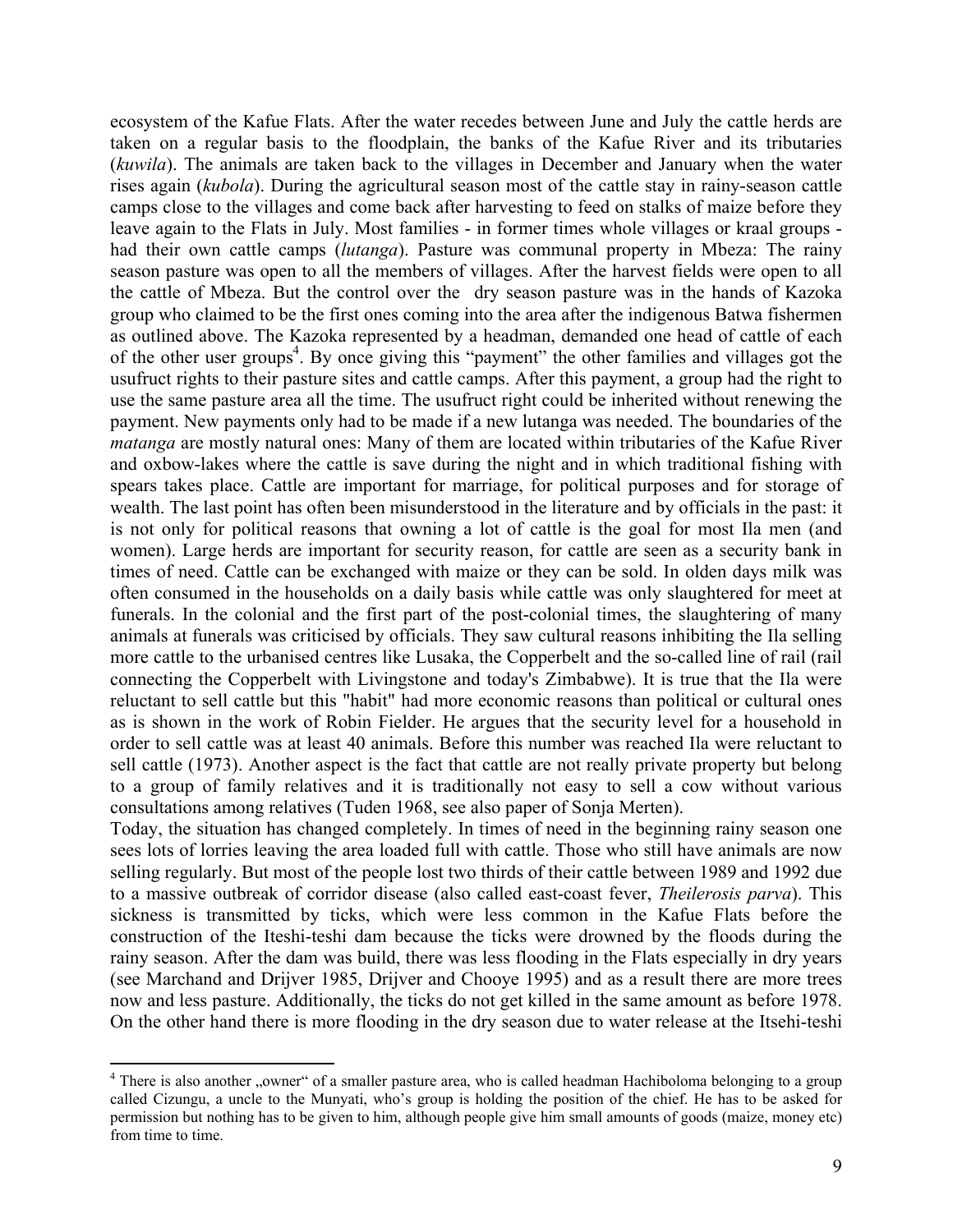dam. This leads to the situation whereby the ponds in the Flats have more water in the dry season now than before the dam was build. In earlier times the cattle used to feed on the grass in shallow water and swamps that had nice fodder. In order to get access to this green grass the animals stood deep in the water and by this lost the ticks that got drowned. But now paradoxically the water in these ponds in the dry season is too deep and has less grass and therefore the cattle fed on the higher grounds, where they are attacked by ticks and cannot loose them. This is an indigenous explanation why the corridor disease spread since the 1980ties, which is partly supported by scientist from the veterinary department and staff from a Zambian-Belgium veterinary co-operation project (Biographies of Ila men and expert interview with Laurent Mostin, Belgium veterinary in Mazabuka, November to January 2002-2003).

Regarding the changes in the use of the pasture area and the environmental changes it is at this point not possible yet to come to a final conclusion regarding the sustainable use of the CPR pasture and to answer of the question if the carrying capacity is reached or not. Nevertheless the factors contributing to an analysis can be outlined.

On one hand, cattle population has massively declined especially between 1989 and 1993 but since then is growing again slowly. Statistical data on cattle is available but hardly accurate: Nevertheless it can be estimated that there has been a rise from 70'000 in the 1950ties to 140'000 in the 1970ties in Namwala District (Fielder 1973, Bingham 1982). For the 1980ties there is no data but estimations are that the number could have reached 200'000 animals. As Mbeza had about 20% of the cattle in Namwala District 40'000 cattle seem to be realistic. Data from the veterinary services are very scanty and not accurate due to double countings. Our informants stated that the immediate loss between 1989 and 1992 was 80%. Our own data on five villages shows that in 2002 still nearly 60% less cattle was found in the households compared to the precorridor time. As growing maize for cash crop purposes gets more and more difficult due to the climatic change, herding and selling more cattle could be an incentive in the future to increase the herds. If cattle is becoming more and more an alternative as local informants state in order to earn cash and the old institution of selling only after basic household needs can be met is changed, a more intensive meat production could establish which would increase the herds in the flats considerably. There are already intentions to privatise the communal property of the pasture area indicating that a more intensive use could take place in the future but with the idea in mind that there is still plenty pasture available. There is also another change taking place. Rich cattle owners from outside the area (in one example a white farmer) employ cattle herders in local neighbouring chiefdoms. These then claim got reciprocal access to the pasture of the Ila of Mbeza because they had relatives in Mbeza. The new rule is then that more heads of cattle are paid but this clearly contradicts the old institutions that only members of a *chichi* or in special circumstances from neighbouring Chiefdoms can gain access to the pastures. So in this respect the area is already opened for market purposes by making reference to a traditional but transformed rule.

On the other hand, the pasture area has diminished due to the man made ecological changes in the flooding and because of there was less rainfall in the last 15 years. This leads to encroachment of woodland in the former floodplain pastures. Additionally, due to the increase in areas cultivated former wet season pastures close to the villages have been reduced. Our informants estimate that the pasture area in Mbeza has diminished about 25-50% from what officials and scientists have estimated in the 1960ties and 1970ties (according to different types of pastures, see Fielder 1973:332, 348). So with the growth of the cattle population the carrying capacity could be reached faster than it is regarded now due to the loss of cattle because of corridor disease. Additionally, a big portion of the pasture lies in a Game Management Area close to the Lochinvar National Park. Due to vegetation changes (immigration of an Australian weed called *Mimosa*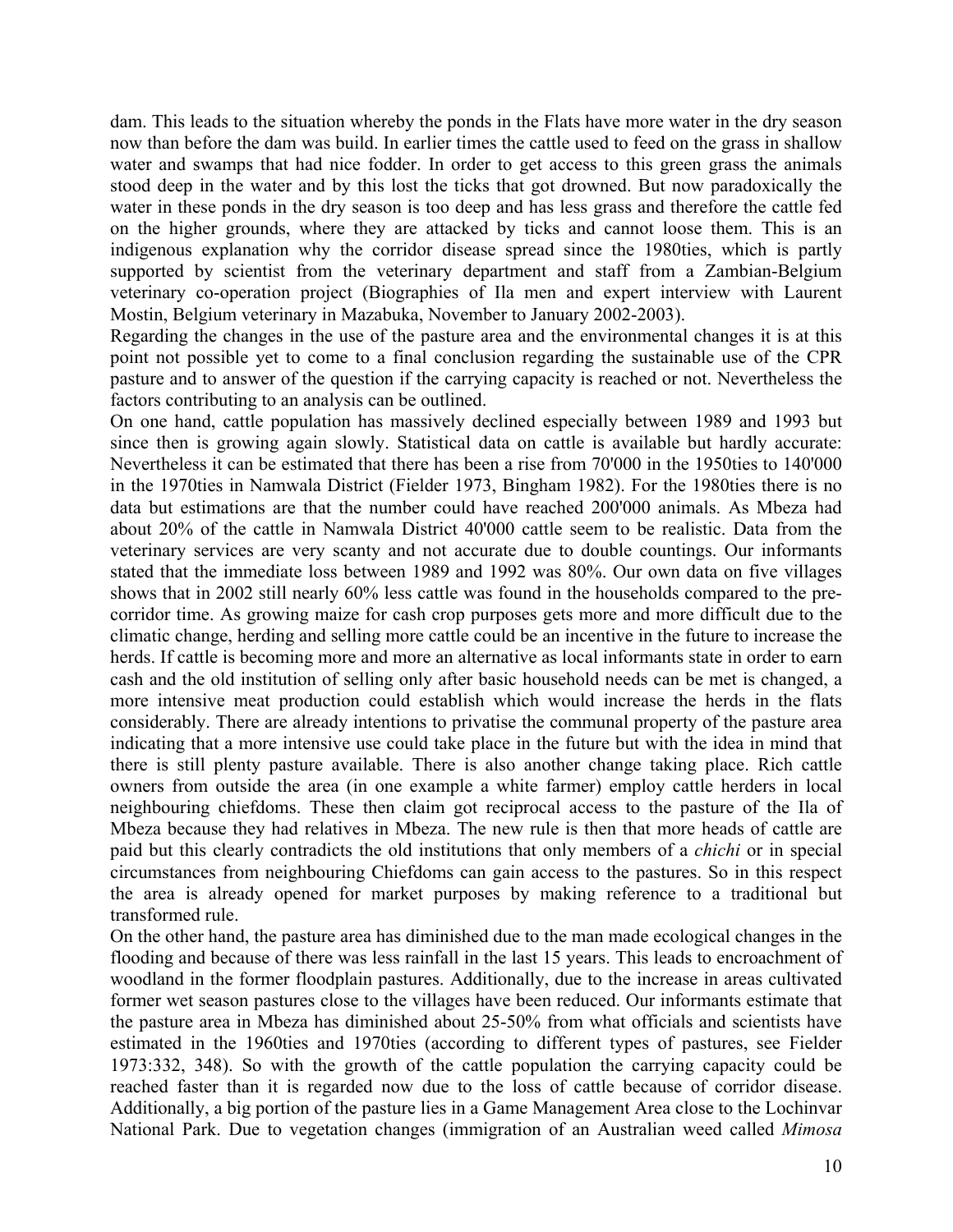*pigra*) the endemic Kafue lechwe antelopes (*Kobus leche kafuensis*) and zebras (*Equus bruchelli*) leave the park and graze on the pasture area creating competition between cattle and wildlife. The most important change however comes from interests of different stakeholders in the use of the pasture area, which was controlled by the Kazoka group. The traditional institution regulating access to pasture is severely put into question and two contradicting constellations can be observed: One leads to attempts of privatisation, while at the same time open access situations occur: The main line of conflict broke out during the period of food crises in Mbeza in 2002: As in most parts of Southern Province many households in Mbeza suffered severe food shortages. Nevertheless it has to be said that the differences between the households are big regarding wealth in cattle and regarding reserves of maize. In order to mitigate the food crisis the local Chief Nalubamba reintroduced the idea of an irrigation project in the Mbeza territory that he had already proposed earlier without success. On 3'600 ha rice, wheat and other crops were to be grown with the use of the fertile land in the pasture area of Kazoka and the water from the Kafue River. The project, of which 3'000 households in Mbeza should have profited, rose many unanswered questions. The project was to be paid with funds from the Zambian and the Italian government and was included in the National Poverty Reduction Scheme. It showed an approach of modernisation, which was common in the 1960ties: It is not a small-scale project adapted to the local needs but a large-scale irrigation project of which the environmental and socio-cultural impacts were not studied. The ownership issue was not clear: As soon as the government steps in and the project fails, foreigner investors can buy the land from the government whereby the local population would loose access to the fields (Chabwela, pers.com.2002). Additionally, it would take one portion of the pasture, which has already been reduced by the regulated flooding in the rainy season (see section above). There was a strong opposition in Mbeza against the irrigation project lead by an ex-major of the Zambian army. He and his followers, especially the lineage of the Kazoka-family claimed that under customary law the control of the CPR area was under the Kazoka group and their headman. They were followed by the people still owning a lot of cattle. The main argument was that the Ila always have been cattle herders and that it is this traditional economy, which makes the Ila different and rich. They argued that with a better treatment of the animals the Ila would not face a food crisis but would be rich again like in former times. The strongest arguments are the feelings of being Ila people who love the cattle and the pasture areas of the flats and thereby reject violently this project for they fear to loose their identity and their land. The chief on the other side argued that he wanted this project for the poor people of Mbeza, who have got nothing to eat and no cattle. For him those who were against the project were the rich who steal food from the poor. He got support from the so-called "parliament of Mbeza", an elected body of local representatives of men and women from all the villages. The struggle over the establishment of institutions on how to use the wetlands in the future was lead in Mbeza with meetings and counter-meetings, with threats to use force and to kill somebody. Nationally the protagonists fought with the help of different ministers of the actual government, that officially supported the project, and the political opposition, who has nearly won the last elections in early 2002. Additionally, in the national media, TV, radio and especially in the three national daily newspapers there were a lot of news and articles in which the side of the opposition to the project and the side representing the Chief tried to manipulate the public opinion. In Mbeza itself the chief demanded to be protected by the police because of the threats uttered by the opposition. As a result there were police officers at the parliament building and at the chief's palace during the last three months of our stay in Mbeza in 2002.

Behind the conflict are interests of two leading figures, the chief himself and the opposition leader. It is a conflict that apart from other reasons goes back to the land tenure reform in Zambia: Both sides have their own interests to protect and use the ideology of "ethnic identity"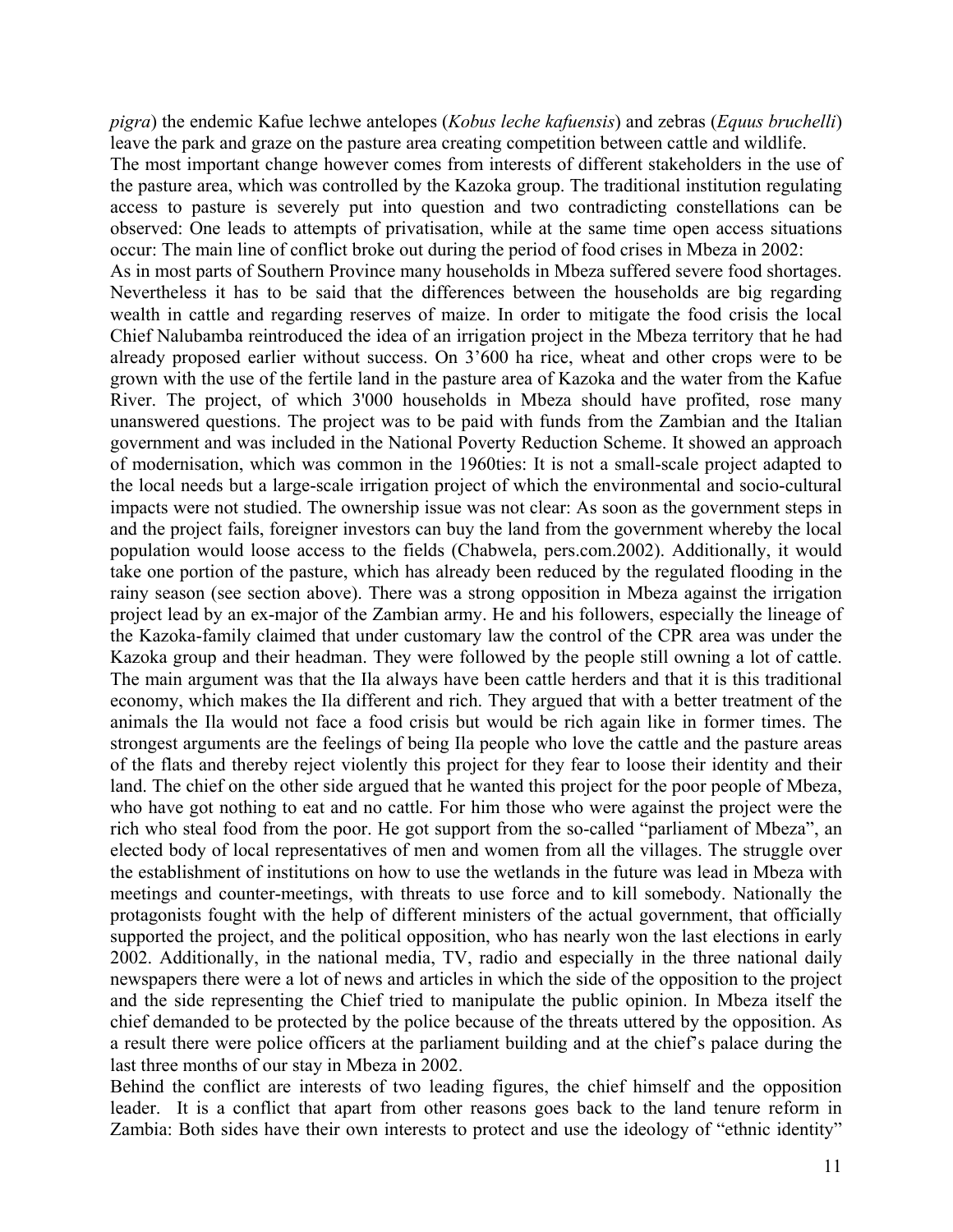and against the ideology of "class-conflict" in order to pursue their goals. The leader of the opposition wants to protect the pasture area he uses for himself because he has a leasehold title in the area and wants to get another one in the future. After the land tenure reform in 1995 the legal framework still does not permit the possibility to buy land but one can get a Customary Leasehold Title. There is now a new draft of the National Land Policy from 1999, which is oriented towards more individualisation of property by further facilitating individualised leaseholds (Wily 2000:20, 21). The Land Act permits the President of Zambia to alienate land to individuals (for example investors) and to convert customary tenure into leasehold tenure for 99 years. In order to get a leasehold title alienated in customary tenure the President however has to take into consideration local customary law not being in conflict with this act (4a) and without consultation of the local Chief. Section 4 d explicitly states that the President shall not alienate land:

If an applicant for a leasehold title has not obtained the prior approval of the chief and the local authority within whose area the land is situated (The Lands Act 29 of 1995:272).

Also under section 8 it is stated clearly that any person who holds land under customary tenure can convert it into a leasehold title for 99 years by the grant of the President only if the local chief approves it (ibid:274). This means that leasehold title can only be given if the chief agrees to this. This act sheds a new light on the conflict about the irrigation project for it was to be partly laying in the area of leasehold title of the opposition leader and additionally putting in jeopardy his plans to get another leasehold title in the area. It is therefore clear that the opposition against the irrigation project was not about Ila tradition but about individual land interests. The opposition leader wanted to have a chief who would grant him permission for his plans and of course the actual chief would never do this. The new land act is also giving chiefs great power in land issues, which local groups will find hard to fight against. This fight was lead with the ideological use of the indigenous institutions governing access to cattle camps emphasising Ila tradition, but the motivation for this has not been to protect the common property regime: Already under the traditional institutions of the Kazoka group giving out cattle camps the opposition leader tried to transform this rule in order to have the pasture under a more privatised regime: According to our informants he gained the trust of the main Kazoka headman to supervise the pasture area and he intended to transform the old institution regarding the payments for the access to the pasture. He proposed first that each family having a cattle camp in the area shall pay each year one cow for the use of a camp. This was then revised to one head of cattle every four year until the chief stopped these attempts. But if the opposition leader would get the leasehold title he would claim from each family using a cattle camp in "his" area one head of cattle each year. In this sense he wants to privatise the commons and wants to get a rent from this land.

On the other hand the interests of the chief are shaped also by the Land Act because the act helps to attract foreign investors to the area. The Chief depends on funds from donors in order to go on with his development projects and the irrigation project proposed in the time of crisis was strategically not a bad time to get government support. He hoped to receive such funds if the project was to be supported by the Zambian and Italian government. It is therefore the future of the floodplain that is contested on an ideological arena and on the background of the new land tenure system shaping the economic interests of powerful individual. However, these interests are hidden by strategically using different ideologies.<sup>5</sup>

1

 $<sup>5</sup>$  The conflict was not solved when we left the area in January 2003, although already back in Switzerland we heard</sup> the rumour that the Zambian government is feed up with one part of the local people opposing to the project and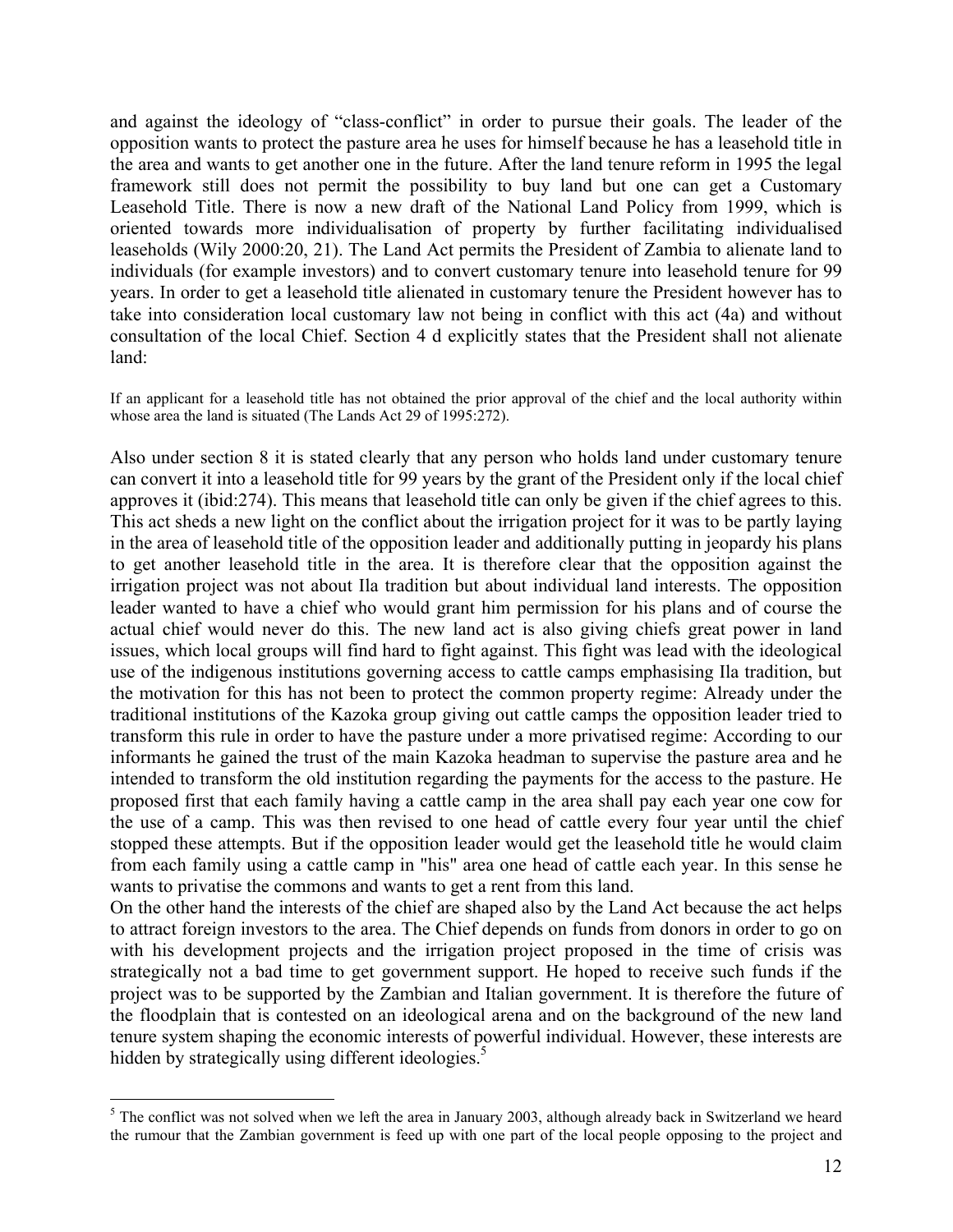#### **Fishing institutions and institutional change:**

Another important subsistence activity was fishing in Kafue Flats. Fishing was institutionally regulated by the local Ila of Mbeza and also in the neighbouring Batwa and Balundwe communities and these regulations were operating in pre-colonial and as well to a certain extend in colonial times. The most important fish species are breams (such as the Kafue Bream called *mpende* (*Orechromis andersonii*) or other *tilapia*), so-called "bubble fish" or barbel (such as the *mbuli* (*Clarias gariepinus*)) and especially in the tributaries the small *cisekele (Striped Robber, Alestes lateralis)*. Spawning and mobility patterns are very different for these fish but as a general rule one can say that at the start of the rainy season the tributaries which are dry in the dry season get water from their catchment areas and from the Kafue river with its rising levels. Fish then get outside the Kafue River and also outside the ponds near the tributaries in order to migrate when the water meats the water of the tributaries and ponds. Then in January and February when the flats start to be flooded by water these fish go out for spawning, some have specific location such as in the Lochinvar Park an area called Hippo Corner, others move freely in the flooded area. After the water reaches high levels in March and April it recedes. The flats become dry again and water only remains in ponds, oxbows and lagoons where then some of the fish remain.

Fishing was done according to the different seasons in the Kafue River, the flats, oxbow lakes, lagoons, and in the tributaries. The Kafue River was controlled especially by the indigenous Batwa, who used to respected breeding grounds during the early rainy season and sanctioned fishing with reference to their believe that ancestral spirits (*mizhimo*) would punish them with the loss of fish stocks and attacks by crocodiles and hippos. Especially it was believed that the *mizhimo* would not release the fish out of the holes in the river. Rituals were made for a women spirits who's body was put in a hole at hippo corner. This spirits is believed to protect breeding grounds of Tilapia fish, who make their nests there. Fishing was done with boats and spears. The Batwa had a special fishing technique unique in Africa called *mbewe*. This traditional method consisted in making shelters in reedy patches at the lagoons or along the river banks and channels, where the Batwa erected platforms. Either they were fixing a blanket over at the platforms or the reeds and also covering themselves and the boat with a blanket, whereby excluding all sunlight. By this shadow the fish are attracted in the now cleared open water place, could be seen and easily speared. According to MacLaren, who still saw this technique in 1955 catches were very good making possible to spear 200 to 300 fish in one week (MacLaren 1958 (1974:472).

Similarly, the Ila and Tonga of the different Chiefdoms (Chongo, Hamusonde and Nalubamba) had specific institutions governing the use of the fisheries. Most important is the notion of spiritual ownership of river sections and ponds whereby headman's claim to have ownership given them by their ancestors. In the early rainy season fishing in the tributaries was done first by the whole village later on the people form the own chichi and invited neighbours to come for controlled collective fishing called *ikuo*. At this occasion fishing was done by the women with controlled baskets (*ihumbo*) and by the men with spears (special barbed fish-spear called *miumba*) fishing in the shallow waters. The different owner groups claimed to control the area under a spiritual ownership given to them from the ancestral spirits (this also applies for the permanent ponds in the dry season). They supervised the fishing activities and sanctioned those who did not comply with the rules with the help of the leaders in olden days and with the help of the headmen and chiefs in colonial times.

therefore not supporting it at the moment. In summer 2003 then the project was no longer supported by the government of Zambia because the local opposition was too strong (Times of Zambia, June 03).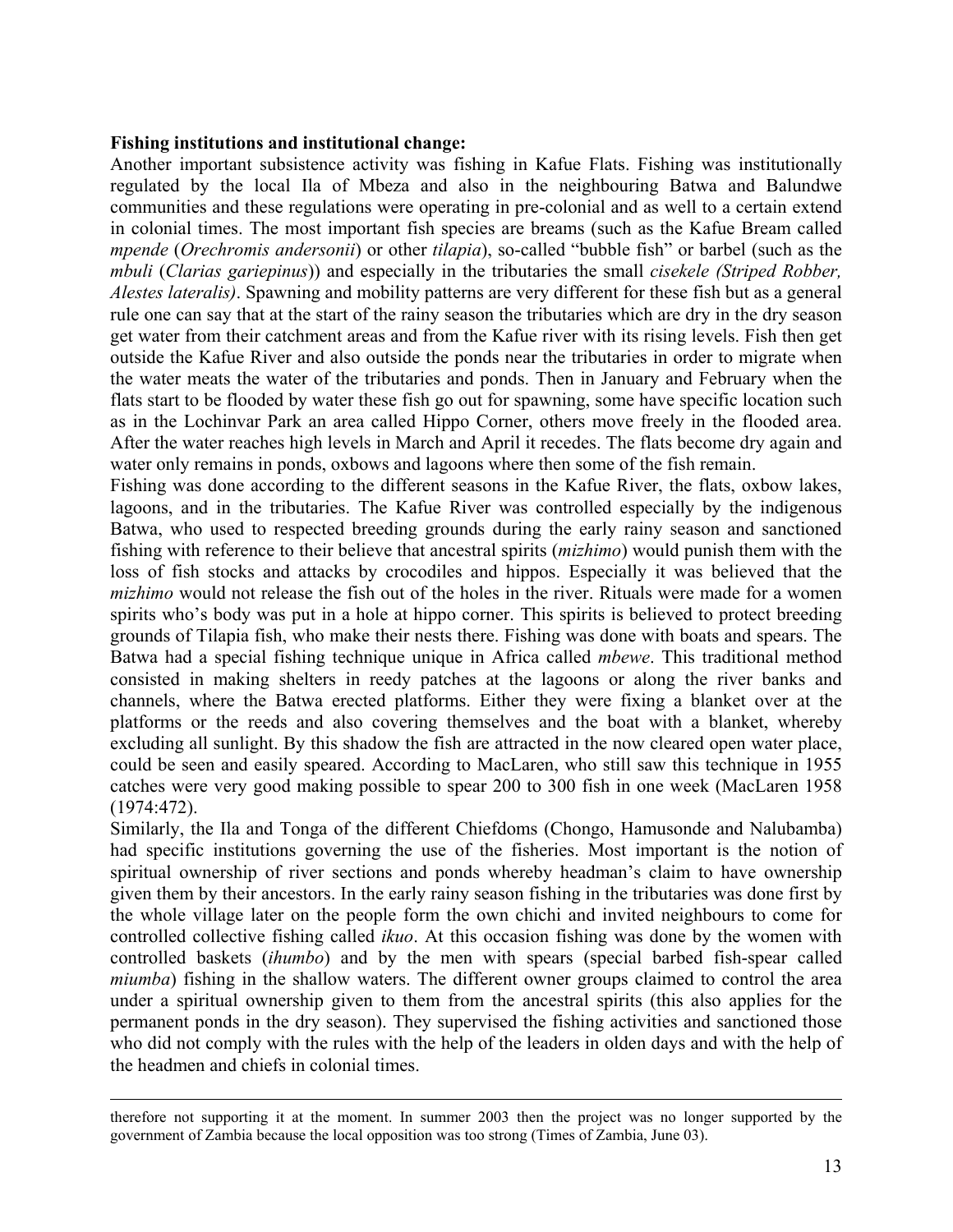In the full flooding season everybody could fish without restrictions doing individual fishing in shallow waters with spears, canoes, hooks and the area was open access. In the tributaries a lot of women fish standing in the water with their baskets catching especially the *cisekele* fish (Alestes lateralis). After the water goes down again weirs called *buyeelo* are installed by men. These weirs have an "owner", who has his helpers, mostly relatives. The weir is build with poles and grass in a way creating a higher upper level of the water and therefore a stronger current. Migrating fish swim against the current and are trapped in baskets, which are set into the weir. Ownership of the basket traps is private meaning that each of the helpers of the buyeelo has his own trap, which are put into the weir.

Otherwise fishing is forbidden in the time of recede and restricted until the dry season. Fishing was then done in ponds, oxbow lakes and at the Kafue River by cattle herders staying in the flats close to the river or tributaries. This fishing is connected to the transhumant move of the Ila with their cattle in the dry season (*kuwila*). At the cattle camps, the user of a pasture area did fishing with spears in waters belonging to the *lutanga*. These users could invite their neighbours for a controlled collective fishing activity called *lwuando*. Inviting neighbours gave then the permission to use the neighbouring fishing grounds as well. The same applies to the villages where dry season fishing was done in ponds under the control of the owner group of such a pond. The headman of such a group had a supervisor or so called monitor (*otamba*), who would control the tributary when the water stopped flowing. No one was allowed to fish then in order to prevent that there was no fish left in the ponds for the dry season fishing. Severe punishments like the payment of cattle was put as sanctions if someone violated this rule. In the dry season then a date was announced by the *otamba* giving the people from the chiefdom the opportunity to fish in the ponds. Initially the village was permitted to fish first before collective fishing took place. Rituals to appease the *mizhimo* had to be done by the *otamba*. On the day of the collective fishing then the *mizhimo* were again approached by the *otamba* in order to permit collective fishing and in order not to be attacked by crocodiles, which would be interpreted as a sign of discontent by the ancestors. After this fishing was closed and forbidden to have drinking water for the cattle remaining in the villages and also for enabling the fish stock to remain and to reproduce itself during the rainy season.

The following table summarises the CPR regimes according to the season: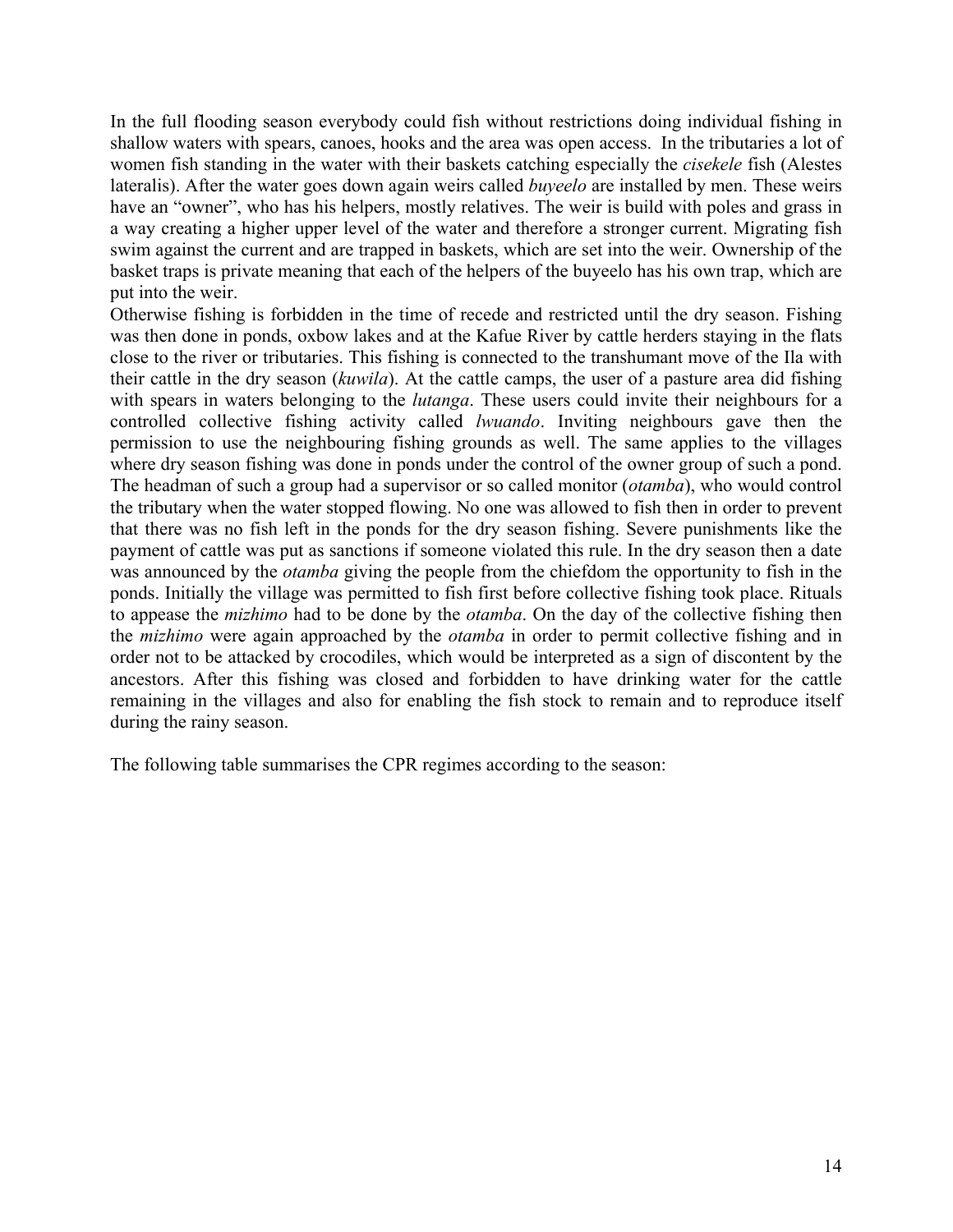| <b>Season</b>  | Where                | <b>Regime</b>      | <b>Rules</b>       | <b>Technology and</b>     | <b>Costs for Economic</b> |
|----------------|----------------------|--------------------|--------------------|---------------------------|---------------------------|
|                |                      |                    |                    |                           |                           |
|                |                      |                    |                    | name                      | Defendability             |
| <b>RAINS</b>   | Tributary, ponds,    | <b>CLOSURE</b>     | Breeding areas at  | $\overline{\phantom{0}}$  | LOW                       |
| (Dez-Feb)      | river sections       | <b>COMMUNAL</b>    | the river          |                           |                           |
|                |                      | <b>COLLECTIVE</b>  | Fishing in village | <b>Baskets</b><br>(women) | <b>HIGHER</b>             |
|                |                      | (people form       | and chichi,        | spears (men)              |                           |
|                |                      | chichi and others) | reciprocity        |                           |                           |
|                |                      |                    |                    | ikuo                      |                           |
| <b>FLOODS</b>  | In all the inundated | <b>OPEN ACCESS</b> | No rules.          | Boats, spears,            | <b>HIGHEST</b>            |
| (Feb-April)    | areas                |                    | exception:         | Tonga baskets             | (LOW for specifically     |
|                |                      |                    | breeding areas at  | (women)                   | known places, end of      |
|                |                      |                    | River              |                           | season)                   |
|                |                      |                    |                    | Weirs (buyeelo)           |                           |
| <b>RETREAT</b> | River, ponds and     | <b>CLOSURE</b>     | When water stops   | No fishing in             | <b>HIGHER</b>             |
| (Mai-July      | tributaries          | <b>PRIVATE</b>     | flowing            | restriced areas.          |                           |
|                |                      | <b>COMMUNAL</b>    | Invitation by rit. | some weirs                |                           |
|                |                      | <b>COLLECTIVE</b>  | Master             | (buyeelo) still           | to LOW                    |
|                |                      |                    | Reciprocity        | allowed                   |                           |
|                |                      |                    |                    |                           |                           |
|                |                      |                    |                    | Lwuando.                  |                           |
|                |                      |                    |                    | controled Ila             |                           |
|                |                      |                    |                    | baskets and spears        |                           |
| <b>DRY</b>     | River, tributary     | <b>COMMUNAL</b>    | Reciprocity        | Lwuando,                  | LOW                       |
| (Sept-Nov)     | and ponds            | TO CLOSURE,        | Rit. Master closes | spears, at river          |                           |
|                |                      | at Kafue river     | when little water  | boats (Batwa)             |                           |
|                |                      | Batwa still fish   |                    |                           |                           |

*Table 1: CPR-Regimes according to season among the Batwa and Ila of Mbeza* 

*Source: Own research presented after an a table from Thomas 1996* 

In the beginning of the rainy season the property regimes change from closure to communal and common property again before fisheries become a temporally open access resource in the full flooding season. Nevertheless the open access did not affect the fish stock. This corresponds with what Thomas (1996) writes on seasonally changing property rights and boundary arrangements according to the characteristics of the resource due to different constellations in different seasons. After a closure in some areas of tributaries weirs are allowed which are under private and or communal property. In the retreat and dry season *lwuando* fishing in different ponds takes place first giving access to village and lineage communities and then opening up for the whole chichi and also neighbouring *chichi's* who are invited according to the rule of reciprocity. The same applies for ponds in the flats at location of cattle camps.

Regarding the fisheries major changes have taken place since pre-colonial times leading to a severe reduction of the catches in the Kafue River Basin. Although the decline is difficult to be shown statistically due to bad official data, officers from the fishery departments of Mazabuka, Monze and Namwala Districts have reported a drastic reduction of fish. They explain this with the use of bad fishing methods by mostly seasonal immigrant fishermen, methods that are taken up more and more by Tonga and Ila peoples themselves. Fishing was important for home consumption but not commercially. So the Ila were not much interested in the commercial side, leaving this to Lozi and Bemba immigrants since the 1930ties, who established fishing camps in the Kafue Flats and at the Kafue River. Some chiefs even profited from the immigrants by regularly getting fish from them. But for the traditional owners of the riverbank, the Batwa, this was a loss of control of their area because the colonial government opened up the fishing areas to immigrant commercial fishermen and did not pay attention to the customary fishing rights of the Batwa (Lehmann 1977:42, different interviews with Batwa from Nyimba 2002)). The Fish Conservation Ordinance, Cap. 263 of the main law, which was operational during colonial times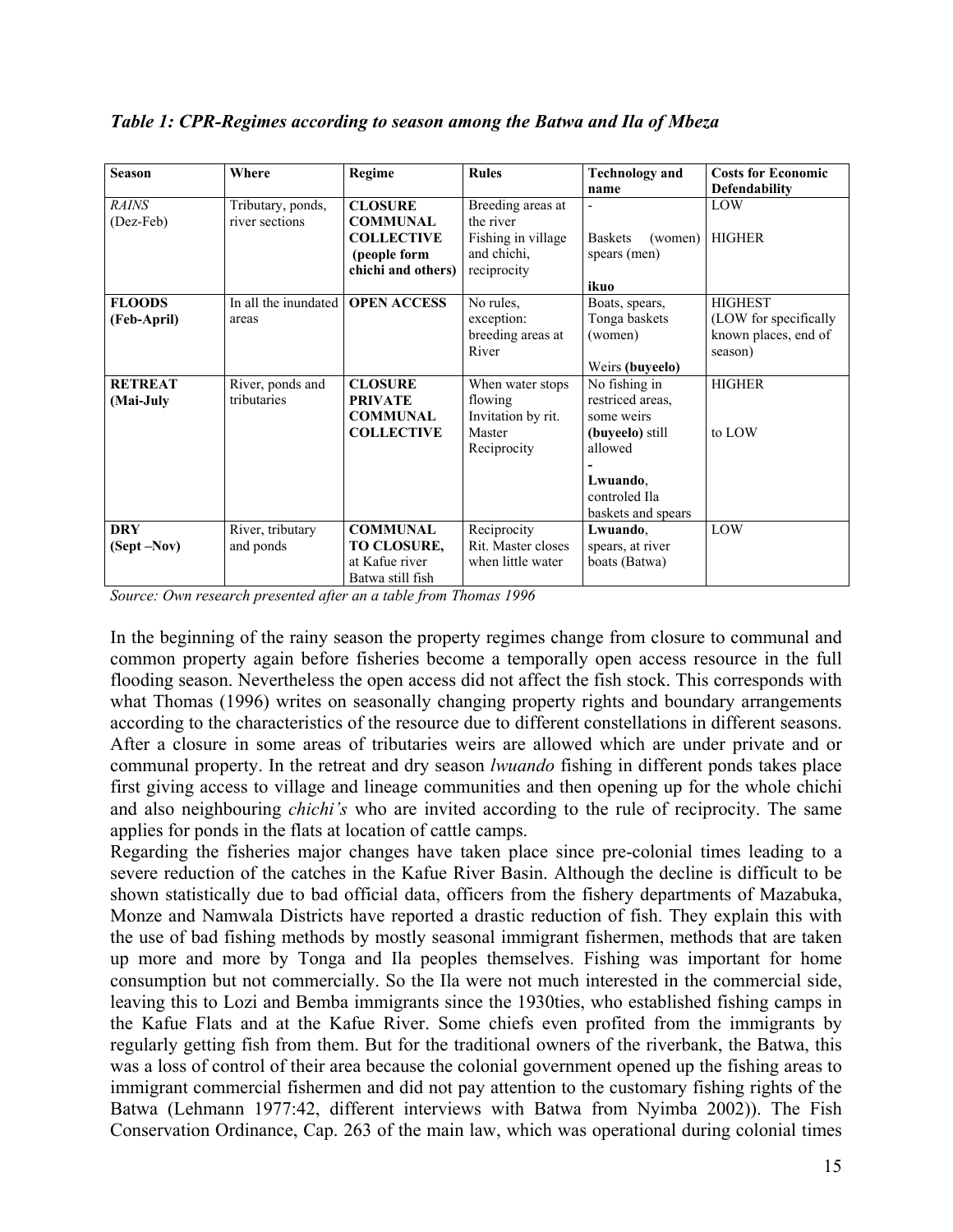allowed to fish anybody within Northern Rhodesia and later Zambia who had a licence. New regulations were introduced by the Fishery Law of 1962 in which mainly seine netting was forbidden as was as well as other methods such as explosives or chemicals, poison, trawls. Certain gill nets with meshes less than three inches (76 mm) were allowed in certain fisheries but not in the Kafue flats. Additionally, the configuration of the land was not to be altered (Pike 1995: 93-94). The opening up of the Kafue Flats for immigrant commercial fishermen was a problem especially for the Batwa. Since then they see themselves being pushed away from their fishing grounds that get overexploited. On the other hand, the Batwa themselves are now also involved in commercial fisheries and hunting. But as they are adapting in this way to the new economic circumstances they face many problems. What for example the Batwa of the settlement Nyimba complain most about is that they are harassed in the park by a tourist operator and by game scouts. The problem stems from the boundaries of the park, in which a large area of the former Nyimba fishing and hunting area was located.

Since the Government of Zambia has taken over the control of the fisheries there have been major changes: Even before independence commercial fishermen (mostly Lozi and Bemba) started to fish in the Kafue River and in the Flats using nets and motor boats. In order to regulate the fisheries after independence, the Government of Zambia put the fisheries under the control of District Departments that have to cover large areas of about 80 km along the river according to the Fishery Law. All fishery concerns in this law were dealt with by the Ministry of Lands and Natural Resources, Department of Wildlife, Fisheries and National Parks between 1970 and 1979. Later on in the 1980ties Fisheries were moved to the Ministry of Agriculture and Water Development, Department of Fisheries between 1988 and 1992. After this time the Department is under the Ministry of Agriculture, Food and Fisheries which changed its name into Ministry of Agriculture and Cooperatives in 2003. Mostly relevant for the work of the fisheries officers in the area of the Kafue Flats are the Statutory Instrument No. 55 of 1986 of the Fisheries Act 300, which was still relevant during the time of our research. The fisheries regulations, March 1986 are cited as follows as "The Fisheries Regulations of 1986". This law regulates the issuing of licenses, use of gear such as forbidding destructive techniques and mesh sizes, defining areas of control and closing times in the Kafue Flats. Most of these regulations were already put in place during the 1960ties. For these areas fishing areas licences can be obtained from the Department covering the area of a respective District on a yearly basis. The price of this license is very low compared to the gains to be made from selling the fish. According to the Fishery Law, the Department itself shall ensure that no nets with meshes smaller than 76 mm is used. As the gains from fishing are high and the capital Lusaka is close, the demand for fish for this market is rising and attracts a lot of commercial fishermen (Lozi, Bemba and others) and fish traders from town. The latter sell the fish at about two to three times the buying price at the tarmac road from Mazabuka to Lusaka or on the markets in Monza, Mazabuka or Lusaka. Calculations from one fish trader showed that from one trip to a fish-selling place in the Kafue Flats 100 US\$ could be earned (work of about three days) in three days. This means that a fish trader can earn with four trips in one month about three times a fishery officers is paid. The Fishery Departments themselves are understaffed and not well equipped regarding transport facilities and fail to control the licenses and the fishing gears. This leads to an open access of the CPR because while the formal institutions are not working the traditional institutions have been severely eroded. The new-comers mostly do not respect the local fishing regulations and can at the same time not be controlled by the Fishery Departments. As a consequence, bad fishing methods are used: Fishing is done with plastic nets with very thin wholes, called *chikupula*, normally used in commercial agriculture to protect plantations from the sun. Another method used is called *kutumpula*. This is a small meshed net into which the fish is driven by the use of wooden sticks that are beaten on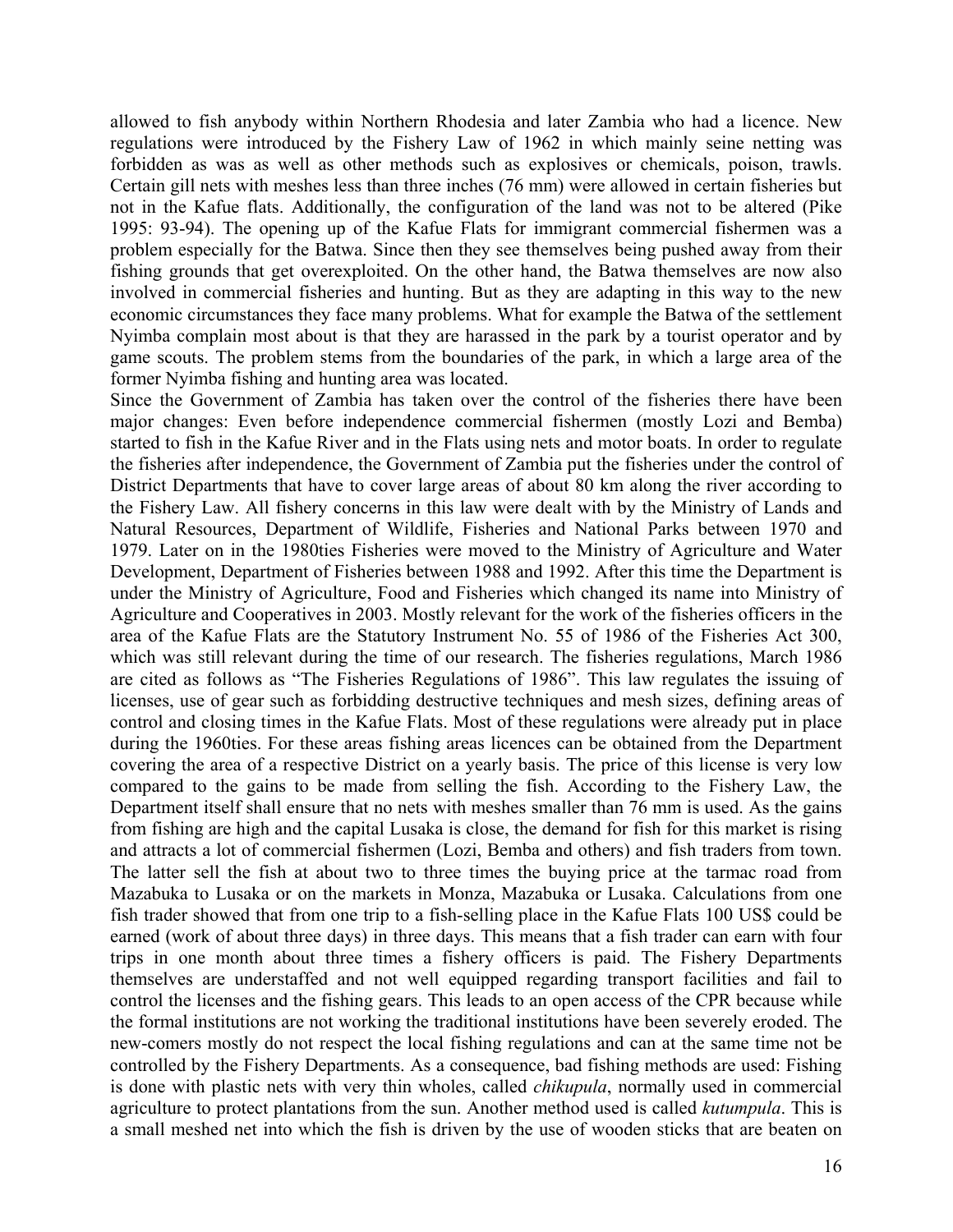the water surface creating noise. This method is quite risky for hippos can be scared and made aggressive. In the area of the Lochinvar Park two fishermen using that technique were killed by hippos during March 2002. Adding to the bad techniques is the use of mosquito nets or a very large small meshed net called *futukusa*. The later is used in the biggest lagoon in the area called Chunga Lagoon, partly within the Lochinvar National Park. All these destructive techniques are used in order to catch more and more fish.

As outlined before, monitoring is very difficult but if possible also useless for the sanctions are very low. Penalties are 10'000 Kwacha that is about only one tenth of a daily income a fisherman can make in good times. Big fishing camps along the Kafue River can be observed in the dry season with sometimes more than 900 fishermen. As a result of this process the catches go down drastically in several areas of the Kafue Basin: Especially in Mazabuka, Monze and Namwala District catches are going down as reported to us during our research in the area. The lowest catches are reported from fishing camps such as Shimungalu (Mazabuka District) and Namwala. Fishermen from these districts now travel further up and down the Kafue River in order to find fishing ground that are less plundered. These are found at the border of Namwala and Monze District in the Chiefdoms Nalubamba and Hamusonde, where good catches are still possible close to Chunga Lagoon. But already in Monze District (Plateau-Tonga) in Chief Chongo's and Chief Hamusonde's area catches are reported to have dropped between 50 and 25% in the last 5 years. The same is true for the Batwa fishing village Nyimba where a lot of immigrant fishers have settled now. This area is close to the Lochinvar National Park and the Chunga Lagoon, home of many migrant birds that also rely on the fish. These areas lie in the frontier zones of the Chiefdoms Mwanachinwala, Chongo, Hamusonde and Nalubamba. In the Chiefdoms of the latter two, many growing fishing camps have established themselves that are accessible through the park. Fish traders buy fish in these camps or on regular fish market days that take place in the Lochinvar Park itself. Although there is still fish to be caught and the catches reported by the fishermen have not jet reached the loss of Shimungalu, they are already starting to decline due to the bad fishing methods introduced by the new influx of fishermen who have used up other areas. Especially in Chief Hamusondes area local headmen are very concerned about the situation. Attempts to implement the old rules or to introduce new ones to prevent fishing with bad methods have failed due to the resistance from the Lozi and Bemba fishermen. These immigrants threaten the local Tonga, Ila and Batwa fishermen by saying that they would use violence if controlled and show no sign of accepting the local rules. The main argument used by the immigrants is that they are Zambians and therefore they have the right of access to the fisheries within the state of Zambia. In their view the local peoples do not have the right to restrict the fisheries in the territory. The local headmen and Chief Hamusonde have now taken up the initiative from the officers of the Fishery Department Mazabuka and Monze to set up their own by-laws, which are complementary to the actual National Fishery Law. By this the local people shall be empowered to monitor the fisheries in their area, to sanction bad fishing techniques and to get a small profit from the commercial fisheries. Additionally, rules regarding behavior, littering, manners and health were included by the group of people setting up the new by-laws. Especially local headmen are very concerned about the changes in manners and behavior and also about the bad health situation in the fishing camps. The camps attract prostitutes and women who are selling their bodies for fish in the fishing camps and for milk in the nearby cattle camps. But also local women get engaged in fish trade (see paper of Sonja Merten). The same situation is now developing in Chief Nalubambas area as well, where by-laws will also be discussed. But the major problem is that funds for infrastructure and transportation is lacking in order to build up successfully a participatory co-operation and trust between local and immigrant user groups on one side and the Fishery Department on the other side. So still the transactions costs are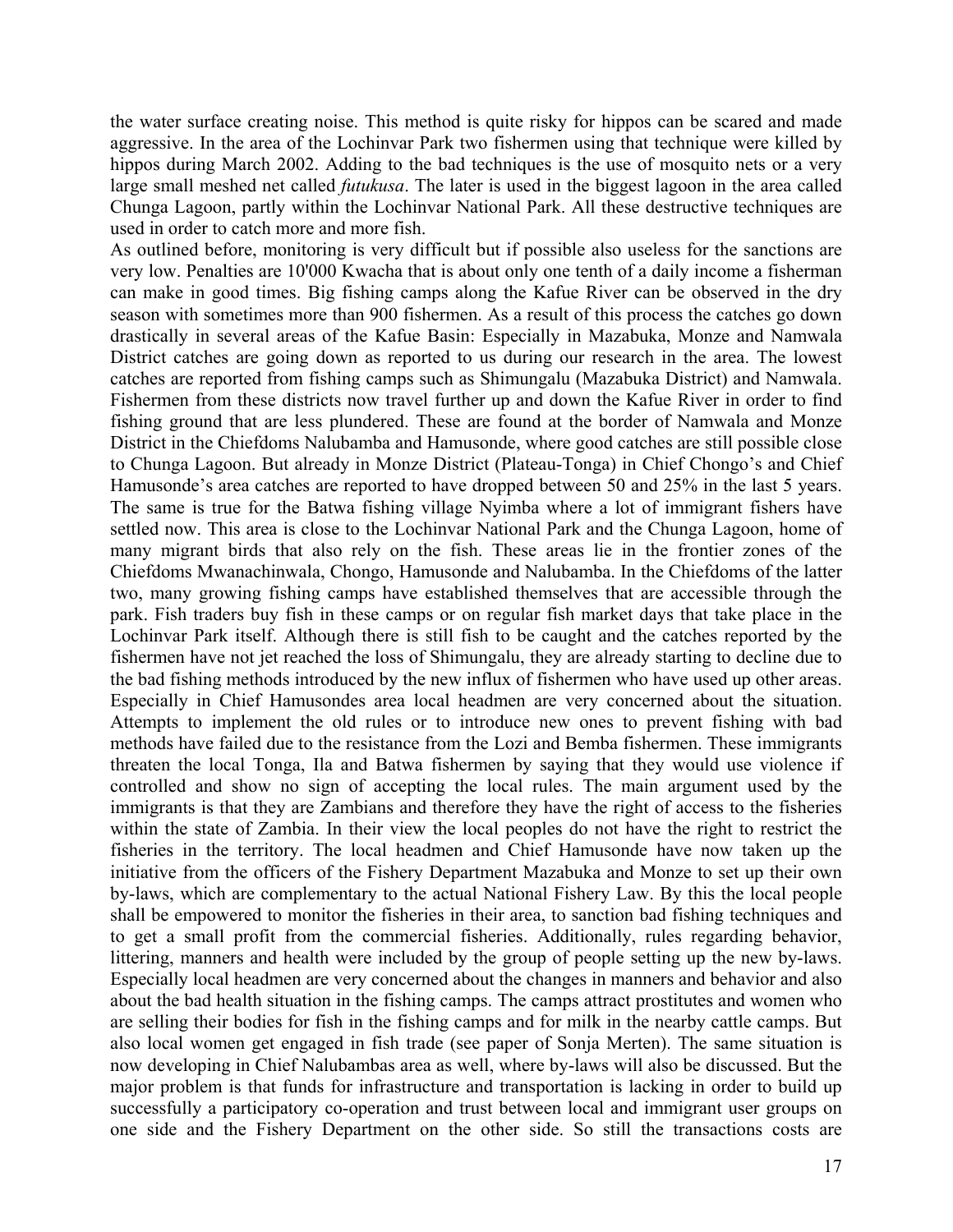extremely high and put in jeopardy one of the only positive initiative in the region, which would lead to a real participatory crafting of new institutions. But even if funds can be found the whole process is a challenging task for locals and immigrants have to come to terms with each other. This illustrates critiques regarding the participative approach not paying attention to heterogeneity of local interests (see Cook and Kothari 2001, Cleaver 2001) One of the problems for establishing by-laws stems from the fact that nowadays the boundaries of the local chiefdoms Mwanachingwala, Chongo, Hamusonde and Nalubamba are still not clear in the flats and close to Chonga Lagoon. The problem could be solved by setting up an agreement especially between Chief Chongo and Chief Hamusonde.

There are not only changes due to the influx of immigrant fishermen but as well inside the communities. In Mbeza we were told that during collective fishing days in tributaries (*ikuo*) men give up fishing with spears and take up women's baskets, which give a better catch (see Paper of Sonja Merten). Also violations of rules regarding fishing in ponds were reported. In once case a young men did fish in a pond during night time when the fisheries were locally closed for *lwuando* fishing. He sold the fish and had then the capital to start a small shop. However, he was not sanctioned by local people. These are first signs that the fishing institutions in *chichi* Mbeza are starting to get weaker as well on a local level.

# **Hunting institutions and change:**

Up to the 1950ties hunting and fishing has been important for subsistence. In the biographies, which were made with many old men and women, the abundance of antelope meat and fish was always underlined compared to the hunger crisis in the area in 2002-2003. Hunting was done with spears and with dogs and regulated by local institutions: In pre-colonial times hunting in another *chichi* without permission of the chief or a headman was dangerous. One could be beaten or killed. Within a *chichi* however wildlife was common property and hunting was allowed for everybody belonging to the community. It has to be stressed as well that it was too dangerous in pre-colonial times to move around because of the slave and cattle raiding attacks by the Lozi and other Ila groups. But for most of the time there was no need to go far away from the villages in order to be a successful hunter. The *lechwe* antelopes came close to the villages and could be hunted in the village territories, especially in the season of the floods.

On the other hand the Ila and neighbouring Tonga people had to face the problem that game such as the *lechwe* was living in migrating herds, which were not staying within the *chichi* boundaries. In order to secure what is called "optimal foraging" in hunter studies, the inhabitants of each of the chiefdoms Mungaila, Nalubamba, Hamusonde and Chongo as well as the local Batwa people were calling once or twice a year between April and May for a collective hunting time, lasting three days days (*chila*). All the inhabitants of these areas were gathering in big numbers with their spears and dogs, making a big circle around a herd of *lechwe*. By closing the circle they could kill a lot of animals at once. In Mbeza the chila was controlled by the Kazoka group involving people from Bweengwa (Balundwe) and Batwa who were involved in the deeper water with their canoes. A second *chila* was organised together with the Ila people from Maala. The officials saw this old hunting institution as being dangerous and leading to the extinction of the species. *Chila* was restricted in the 1950ties and then forbidden before the end of colonial times. Guns were introduced to the area since colonial times and already used in the 1920ties. This new technology might have lead to a decline of the lechwe but on the other hand especially in Kazoka area hunting was traditionally forbidden in the Flats after *chila*. Nevertheless the control of the game has been taken over by the colonial and post-colonial government. But contrary to the expectations, the animal population has declined considerably since the 1970ties, where numbers were at 100'000 animals to between estimated 45'000 in 1999, (but it is possible that there are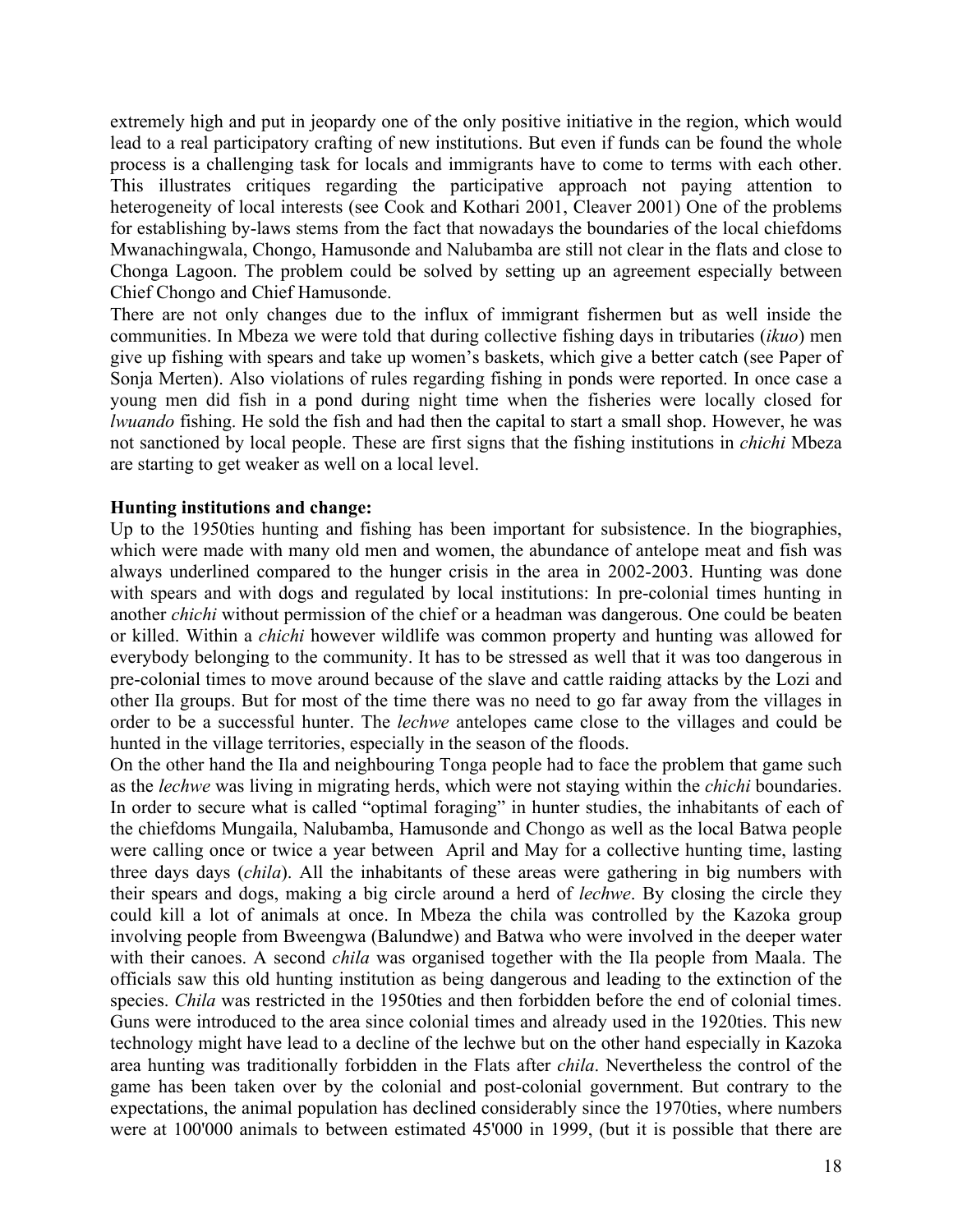even only 20'000 animals or less) due to poachers from the cities and due to the lack of local hunting rules. Access to game is now made difficult for locals for it is forbidden to hunt with dogs. The use of wildlife in Zambia has been a political issue since colonial times for politics against the colonial masters could be made with this issue. Interestingly under the Kaunda area the same kind of state regulations were introduced with parks, GMAs and licenses which can't be afforded by locals (see Chabwela 1992, Gibson 1999) The formal wildlife regulation – before and also after the Zambian Wildlife Act of 1998 - requires a modern gun and one has to buy an expensive licence that locals cannot afford (ibid). Even if they could afford to buy a licence the transactions costs of getting to know where and how to get this document in the urban centres are too high. If local people get caught hunting or only in the possession of game meat, they are fined heavily: We were told of people who were sentenced five years of prison for only possessing game meet. Additionally, there are reports that locals were shot by game scouts, who are now monitoring the Lochinvar Park and the neighbouring Game Management Area (GMA 11). Nevertheless, monitoring is far from being perfect, game scouts are badly paid, transport facilities are bad and the moral of staff is bad too. There are also complaints of local people claiming that the scouts are poaching themselves. So there is no trust whatsoever in the work of the state that shall control the CPR. Although local people shall profit from the park and from the GMAs by so called CRBs (Community Resource Boards) - local boards of people managing the area and profiting from the revenues of the park and from commercial hunting - locals are ignorant of the existence of the CRBs and the money goes directly to accounts controlled by the chiefs or staff of the chiefs. So the local population as well as the chiefs themselves view that the government is taking away the resource from them, which in their eyes once belonged to them. They therefore do not see the need to protect the animals. But even if money is invested in schools and clinics this gain cannot compensate from the loss they have and also will not exclude free riders from hunting AND using these facilities. So this model with communal incentive does not show any response at least in the area of our study (see also Gibson 1999). One part of the population, especially young men, continue hunting - or poaching as the term is used by officials AND locals - with dogs and self made guns in remote areas in the Kafue Flats, where they know that the scouts will not reach because of dangerous animals (crocodiles and hippos). The meat is then dried and sold locally to the people or to traders (male and female), who then sell it at the tarmac road or they travel to Lusaka in order to sell it there. Most of the people hunting want to get access to the resource before it is taken away by commercial hunters from the cities. Those have the money to buy the licences and are well equipped with modern guns and pick up cars on which they carry deep freezers. Locals claim that these hunters also do pay the game scouts in order to shoot more animals than is issued on the licenses. There are also illegal hunters from town hunting themselves or hiring local hunters. The situation in Mbeza shows similarities with what Gibson (1999) has described for Zambia under Kaunda's regime where the Wildlife Department was called ADMADE (see Gibson 1999) and also echoes problems in participative managment in other parts of Africa (see Hulme and Murphree 2001). Today, the implementing the regulation in Parks and GMA's and co-operation with CRBs is under the Zambian Wildlife Authority (ZAWA) who under the privatisation scheme of the new government has partly to seek for donors in order to fulfil it's duties. This work is made difficult by the fact that Zambia's revenues are small and therefore all Departments receive such as ZAWA receive small funds compared to the task the organisation has due to the financial crisis the country is in, while finding donors is not an easy.

# **Preliminary conclusions:**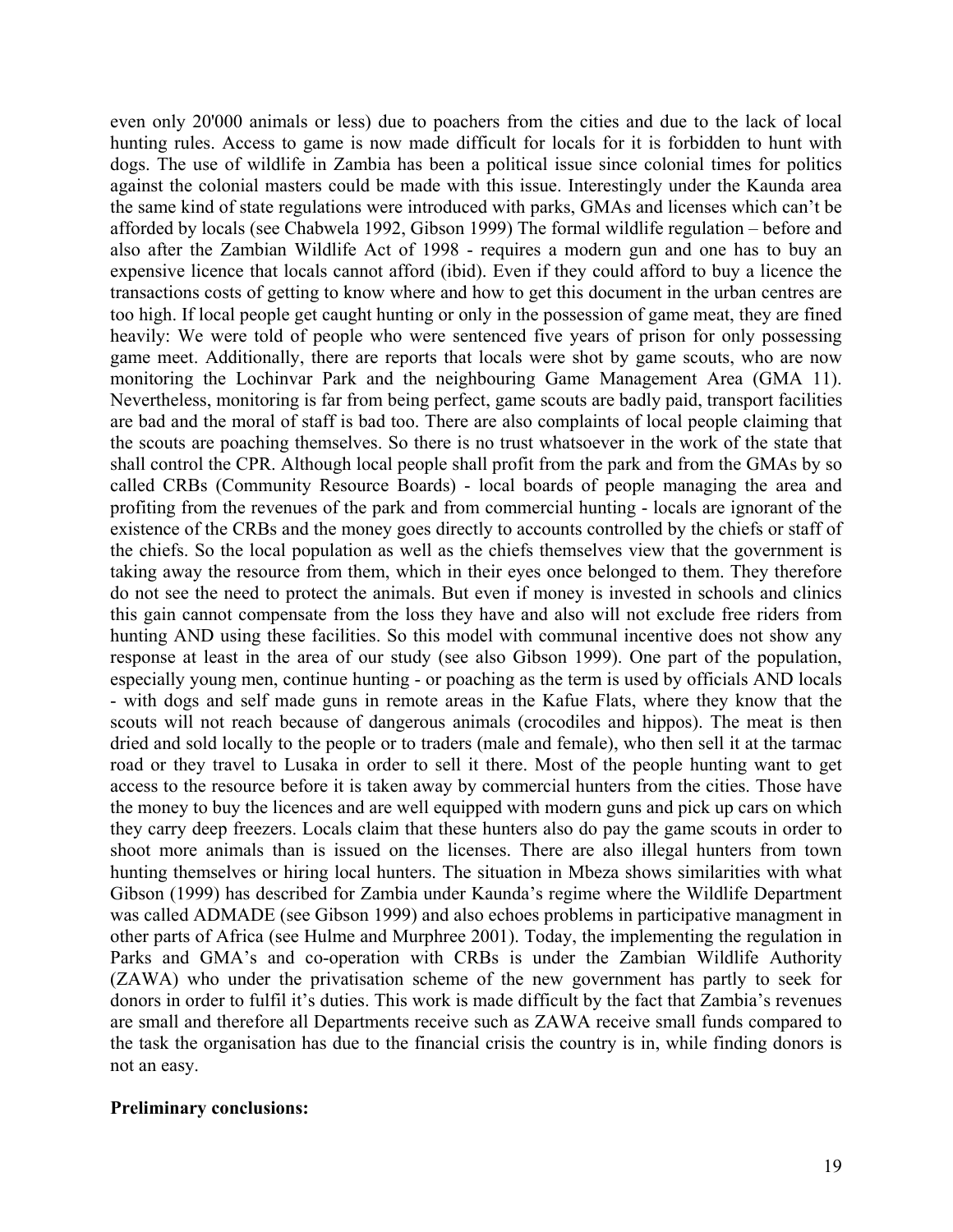This overview of the research conducted between 2002 and 2004 presents a first preliminary summery of the findings. Although that data still have to be evaluated it can be shown that the traditional CPR-institutions governing pasture, fish and wildlife were incorporating Ostrom's design principles for robust institutions mostly for they were reducing transaction costs. During the colonial times these were eroded and getting very weak in the post-colonial times. Table two (appendix 1) gives an overview of the design principles during pre-colonial, colonial and postcolonial times. It can be shown that in pre-colonial times the institutions for the regulations of pasture, wildlife and fisheries were meeting the DPs in most cases. Regarding clear boundaries it is obvious that boundaries as well as membership and access a change during the seasonal cycle and with the mobility of the resource. So this case study would then argue for a more flexible approach regarding boundaries, which is following the rule of economic defendability (Dyson-Hudson and Smith 1978) and of securing reliable gains in a natural environment with erratic and mobile resources. Regarding hunting this means that in dry season, when the large lechwe herds migrate, the best hunting results can be received by collective action of the *chila*-hunting, but which is limited to only small numbers of hunting events and days. During the floods, when the animals come close to the villages and can be hunted more easily, hunting rule inside a *chichi* or even a village boundary is applied. Regarding fisheries the range goes from community or more private property to common property with reciprocal access for outsiders of the community and to open access during flooding periods. These changes are then reversed when the floods retreat. The property regime change according to the possibility to defend the resource and to level irregularity of harvest. As rainfalls and flooding can be different in different parts of the area this is a levelling device which makes sense.

The research shows so far as well that the taking over of CPR-control by the colonial and the post-colonial state and its institutions rules out the local institutions more and more. Unfortunately the colonial and post-colonial state institutions do not perform well regarding monitoring and sanctioning. Therefore they cannot fulfil the task of reducing transaction costs (North 1990, Ostrom 1990, Ensminger 1992), which are in fact now very high. Starting with colonial times the state installs with the new laws, which are not well monitored and sanctioned a de facto open access situation or situations for fisheries and for hunting where there have been local CPR-institutions before (see appendix 2, graph 1 for illustration). The state with his weak institutions clearly gives incentives to overuse the CPRs. Additionally, what is perhaps even more dangerous, it creates a blockage for the local groups to organise themselves. On one hand, there is the need of freedom to organise themselves. But on the other hand local groups need also the co-operation with the state for problems of enforcement, which they cannot handle themselves due to very heterogeneous interests. Of course one could say that it would be the best for the local communities to use force in these circumstances. But I would argue that this put on the fire of ethnic conflicts, which is creating more problems than solutions. Internally also the new land tenure reform causes more problems than solutions for the legislative power vested in the President and in local chiefs can lead to severe threats to loose the land and to competition over CPR-land such as pasture. It also give an incentive for powerful individuals to privatise land while on the other hand individualised control over pasture will not lead to the best monitoring and sanctioning devices.

The institutional analysis following Ensminger's approach illustrates the relation between external and internal factors (see appendix 3, Graph 2). External factors of influence are the legal framework (privatisation, decentralisation) corresponding to the economic situation of Zambia and its dependence on copper leading to low incomes for the state. As a consequence there is less money for jobs leading to new livelihood strategies for cash purposes for a lot of people.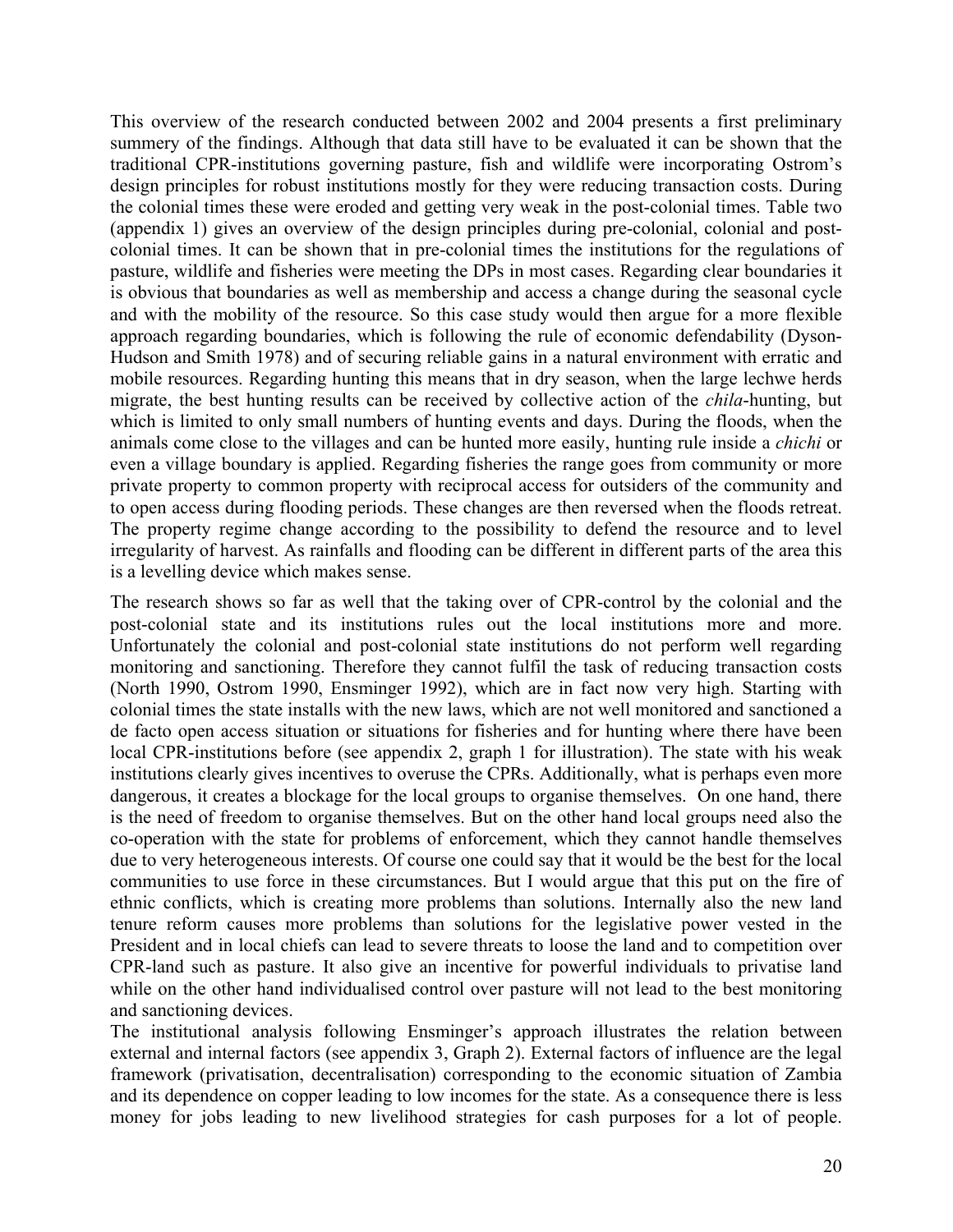Commercial use of CPR such as fish and wildlife is one obvious possibility. The other problem here is that the state does not have the financial resources to create alternatives and to monitor and sanction the CPRs accordingly. These leads then to a seasonal and permanent influx of people from other rural areas and urban centres (Lusaka, Copperbelt etc.) and therefore to demographic changes. Also climatic (less rain, less agricultural harvest, regular flooding, less pasture), political (neglect of the agricultural production and cattle husbandry) and technological (new nets and boats) changes affect the area so that changes in relative prices are shaped considerably towards more commercial use of fish, game and cattle. This leads then to changes in bargaining power (between different local interest groups, chiefs and their rivals, poor and rich households, men and women, immigrants and locals) whereby mostly indigenous peoples, women and poor households are the vulnerable with less bargaining power. So the new institutional setting is then shaped by the powerful (immigrant fishermen, commercial hunters from the city, ZAWA officials, chiefs and politically powerful rivals) while local groups have to give in partly. On the other hand especially young men for example still do hunt but they go for smaller game and they go to places feared by the scouts because of crocodiles and hippos. Women get engaged in fish and game meat trade.

Regarding the pasture area, agricultural land and the irrigation project the following remarks can be made. It can be said that the old rules on how to use the pasture were clear in olden days. How far they can be maintained is questionable. Fact is that there is at the moment enough pastures because of the drastic reduction of cattle due to corridor disease. But at the same time there is a considerable loss of pasture due to droughts and the regulation of the water flows by dams making the woodlands and possibly also the infestation of the area with the *mimosa pigra*-weed grow. Also, if the agricultural land grows, pastures close to the villages to be used in the rainy season will be scarce. But the institutional changes are also very important such as leasehold titles, poverty reduction schemes and proposed change in use of pasture (irrigation project) and possible influx of absentee herd owners. So, the overuse of the pasture and the agricultural land cannot be excluded, even if there are now no signs to be seen. It is only possible to show which factors influence the use of the pasture and the agricultural land at the moment and to analyse why there is now a conflict over the institutions governing the future use of the Kafue Flats in Mbeza.

Under these situation collective action is very difficult due to heterogeneity of interests in the area and unfavourable external situations. It is only to be hoped that local initiatives to solve problems regarding fisheries is a chance to form new identity and to organise newly how to manage the CPR. The main conclusion of this example is that as the state is the main factor for the de facto access constellation the solution is definitely NOT to exclude the state but to see on which level the state and the grassroots level has to be effective. For both levels the analysis of heterogeneity in interests of actors, their bargaining power and the ideology used has to be studied. Similarly one has to study where the actual transaction costs are and how they can be lowered (f.e. transport for Fishery Department staff) in order that people on the local level can gain trust again in the state but still are able to develop locally adapted institutions.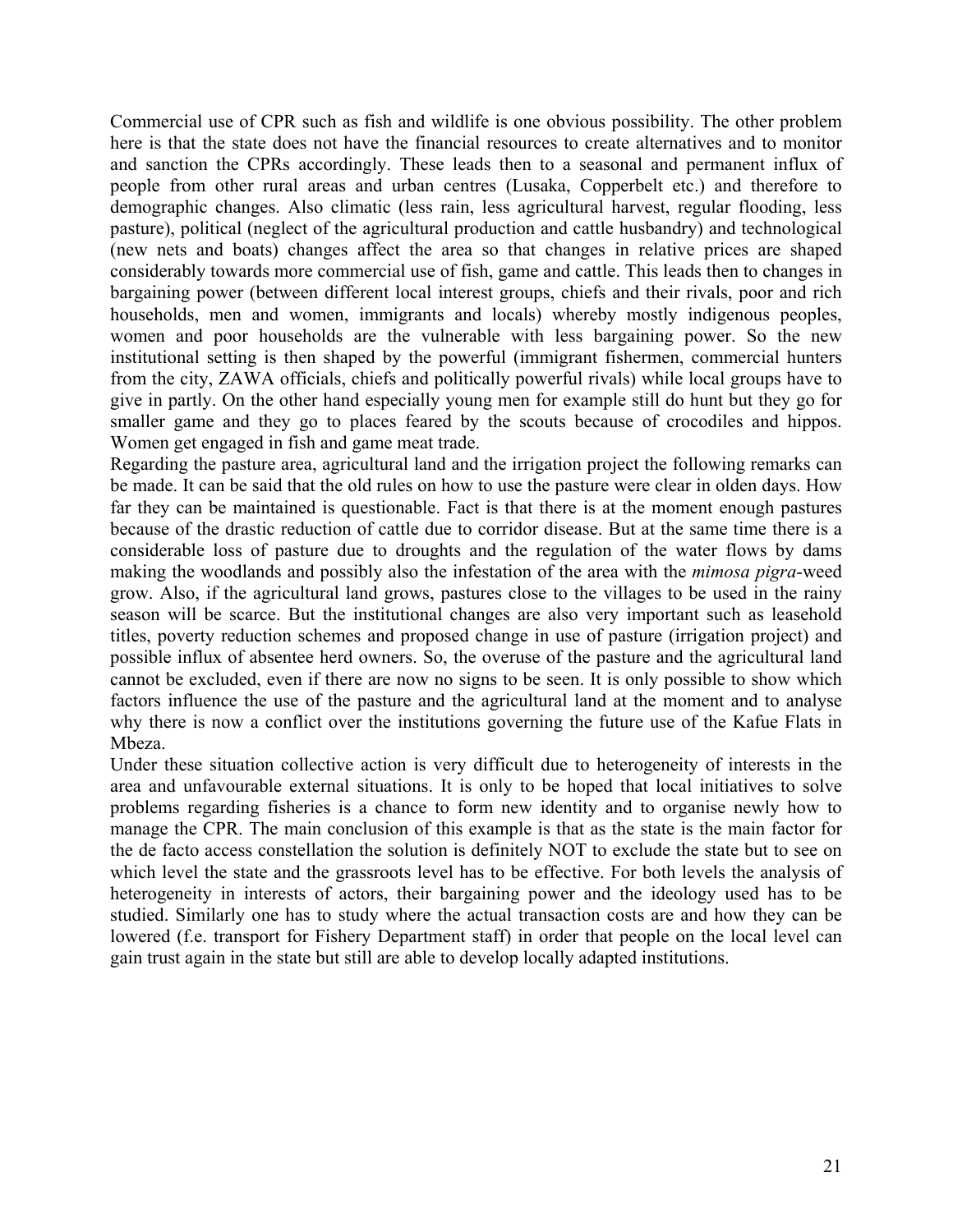#### References:

- Anderson, P., Bigsten, A, and Persson. 2000. Foreign Aid, Debt and Growth in Zambia. Research report no.112. Uppsala: Nordiska Afrikainstitutet.
- Agrawal, Arun. 2002. Common Resources and Institutional Sustainability. In The Drama of the Commons, National Research Council, E. Ostrom et al.Washington D.C.: National Academy Press.
- Alden Wily, Liz. 2000. Reconstructing the African Commons. Paper perpared for the Eight Biennial Conference of the International Association for the Study of Common Property, Indiana University, Bloomington, Indiana, USA.
- Becker, Dustin, C. and Elinor Ostrom,.1995. Human Ecology and Resource Sustainability: The Importance of Institutional Diversity. Annu. Rev. Ecol. Syst.1995. No. 26:113-33.
- Benjaminsen, Tor, A. 1997. Natural Resource Management, Paradigm Shifts, and the Decentralization Reform in Mali. Human Ecology, Vol. 25, No. 1, 1997: 121-143.
- Chabwela, H.N. 1992. The ecology and resource use of the Bangweulu Basin and the Kafue Flats. In: R.C.V. Jeffrey, H.N. Chabwela, G. Howard and P.J. Dugan (Hrsg.). Managing the Wetlands of Kafue Flats and Bangweulu Bassin. Gland: IUCN. 11–24.
- Cleaver, Frances. 2001. Institutions, Agency and the Limitations of Participatory Approaches to Development. In: Cooke, B. and U. Kothari. (eds.). Participation: the new tyranny. New York: Zed Books. Pp: 36-55.
- Colson, Elizabeth. (1962)1970. The Plateau Tonga of Northern Rhodesia (Zambia). Social and Religious Studies. Manchester: University Press Manchester.
- Cook, Bill and Uma Kothari(eds.). 2001. Participation: the new tyranny. New York: Zed Books.
- Cutshall, Charles, Raymond, II. 1980. Disputing for Power: Elites and the Law among the Ila of Zambia. London: University Microfilms International.
- Dyson-Hudson, R. and E. Alden Smith. 1978. Human territoriality: an ecological reassessment. American Anthropologist 80:21-41.
- Ellenbroek, G.A. 1987. Ecology and productivity of an African wetland system. The Kafue Flats, Zambia. Geobotany 9.
- Ensminger, Jean. 1992. Making a Market. The Institutional Transformation of an African Society. Cambridge: Cambridge University Press.
- Ensminger, Jean. 1998. Anthropology and the New Institutionalism. Journal of Institutional and Theoretical Economics (JITE), Vol 154 (1998):774-789.
- Ensminger, Jean. and Jack Knight. 1997. Changing Social Norms: Common Property, Bridewealth, and Clan Exogamy. *Current Anthropology.* 38(1): 1-24.
- Fielder, R.J. 1973. The Role of the Cattle in the Ila Economy. African Social Research 15:327-261.
- Gibson, Clarke, C. 1999. Politicians and Poachers. The Political Economy of Wildlife Policy in Africa. Cambridge: Cambridge University Press.
- Haller, Tobias. 2002a. Common Property Resource Management, Institutional Change and Conflicts in African Floodplain Wetlands: Presentation of a research project and reflections on institutional change and conflicts. The African Anthropologist, Vol. 9, No.1, March 2002:25-35.
- Haller, Tobias. 2002b. *The Understanding of Institutions and their link to resource management from a New Institutionalism Perspective*. Working Paper No.1, IP 6 Institutional Change and Livelihood Strategies.
- Haller, Tobias. 2002c. "Spiel gegen Risiken in der 'Natur'", In: Ch. Giordano and A. Boscoboinik (ed.). Constructing Risk, Threat, Catastrophe. Anthropological Perspectives. University Press Freiburg, Switzerland: Freiburg.
- Hardin, Garret. 1968. The Tragedy of the Commons. Science 162: 1243–48.
- Hughes R.H. and J. S. Hughes. eds. 1992. A directory of African wetlands. Gland: IUCN- The World Conservation Union.
- Hulme, David and Marshall Murphree. 2001. African Wildlife and Livelihoods: The Promise and performance of Community Conservation. London, New York, Harare: James Curry.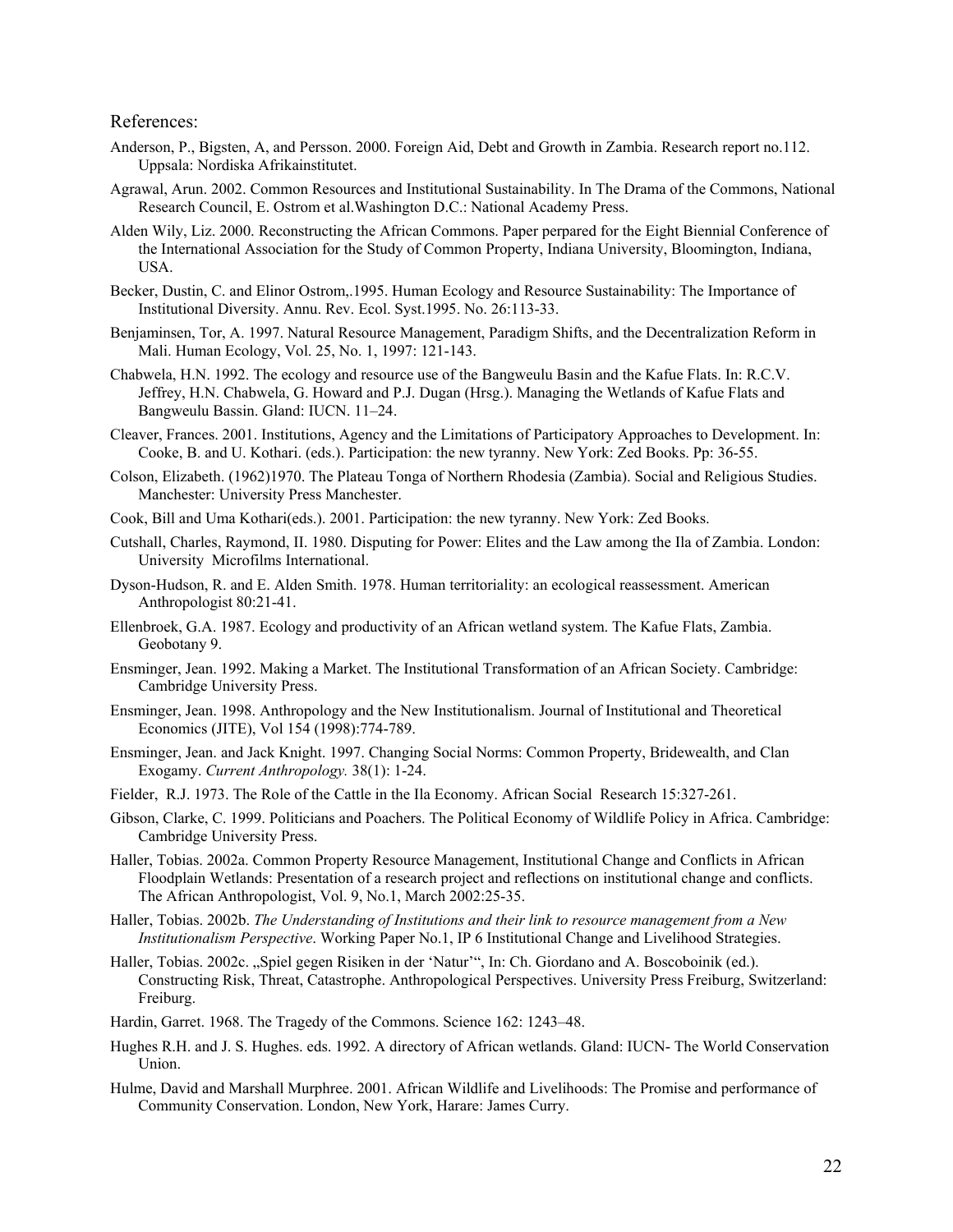- Jeffrey, R.C.V., Chabwela, H.N., Howard G. and P.J. Dugan. eds. 1992. Managing the Wetlands of Kafue Flats and Bangweulu Bassin. Gland: IUCN.
- MacLaren, Peter I.R. 1974 (1958). The Fishing Devices of Central and Southern Africa. In: Institute for African Studies. 1974. The Occasional Papers of the Rhodes-Livingstone Museum. Nos 1-16. University of Zambia: Manchester University Press.
- North, Douglass. 1990. Institutions, Institutional Change and Economic Performance. Cambridge: Cambridge University Press.
- Ostrom, Elinor. 1990. Governing the Commons. The Evolution of Institutions for Collective Action. Cambridge: Cambridge University Press.
- Ostrom, Elinor et. al. 2002. The Drama of the Commons, National Research Council, Washington D.C.: National Academy Press.
- Rennie, J.K. 1982. Traditional Society and Modern Developments in Namwala District. In: Williams, G.J. and G. W. Howard. (eds.). Proceedings of the National Seminar on Environment and Change: The Consequences of Hydroelectric Power Development on the Utilization of the Kafue Flats, Lusaka, April 1978. Lusaka: The Kafue Basin Research Committee of the University of Zambia. 1982.pp. 35-46.
- Roberts, Andrew. 1976. A history of Zambia. New York: Africana Publishing Company.
- Smith E.W. and Dale A.M. 1968. The Ila-speaking Peoples of Northern Rhodesia (First edition 1920). University books New York 1968. Vol I. and II.
- Thomas, David H.L. 1996. Fisheries Tenure in an African Floodplain Village and the Implications for Management. Human Ecology, Vol 24, No.3: 287-313..
- Tuden, A. 1968. Ila Property relationships and Political Process. In: Local-level Politics. M. Schwartz (ed.).New York:Atherton.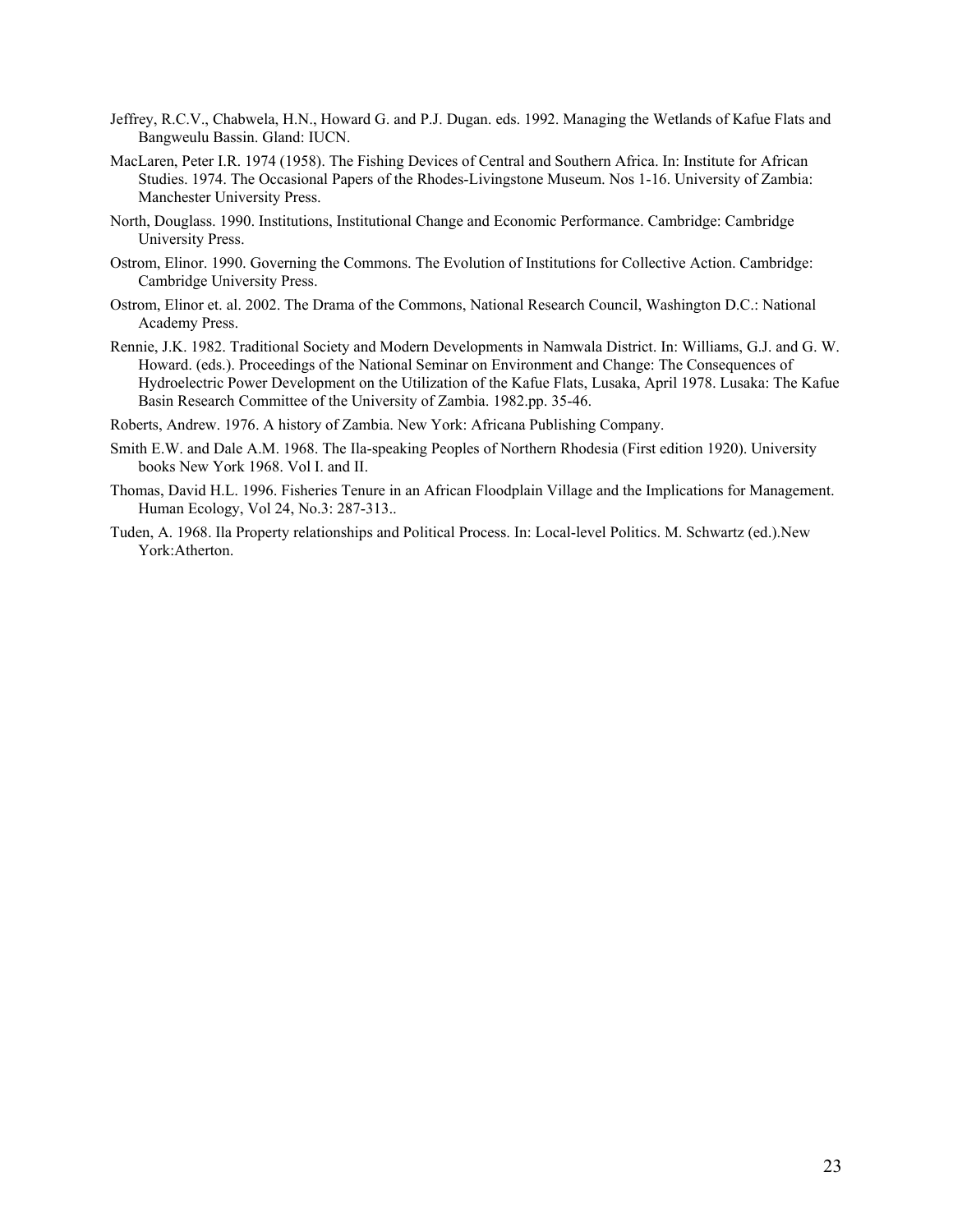| <b>Pasture-Institution</b>   | Pre-colonial                     | Colonial                        | <b>Post-Colonial</b>          |
|------------------------------|----------------------------------|---------------------------------|-------------------------------|
| 1) Clear                     | <b>YES</b>                       | YES but opened up               | <b>YES</b> but reduced        |
| <b>Boundaries/Membership</b> |                                  |                                 |                               |
| 2) Equivalence of costs and  | <b>YES</b>                       | <b>YES</b>                      | <b>REDUCED</b>                |
| benefits                     |                                  |                                 |                               |
| 3) Collective choice         | YES, but partly unequal          | YES (more involvement by        | <b>REDUCED</b>                |
| arrangements                 |                                  | the chief)                      |                               |
|                              |                                  |                                 |                               |
| 4) Monitoring                | <b>YES</b>                       | <b>YES</b>                      | <b>REDUCED</b>                |
|                              |                                  |                                 |                               |
| 5) Graduated sanctions       | <b>YES</b>                       | <b>YES</b>                      | <b>YES</b> but too little     |
|                              |                                  |                                 |                               |
| 6) Conflict resolution       | <b>YES</b>                       | <b>YES</b>                      | <b>REDUCED/HIGH</b>           |
| mechanisms                   |                                  |                                 | <b>CONFLICTS</b>              |
|                              |                                  |                                 |                               |
| 7) Possibility to organise   | <b>YES</b>                       | <b>YES</b>                      | <b>YES</b>                    |
|                              |                                  |                                 |                               |
| 8) Nested enterprises        | <b>YES</b>                       | <b>YES</b>                      | NO.                           |
|                              |                                  |                                 |                               |
| <b>Fisheries-Institution</b> |                                  |                                 |                               |
| 1) Clear                     | YES, seasonally adapted          | YES locally, NO at river        | NO or reduced                 |
| <b>Boundaries/Membership</b> |                                  |                                 |                               |
| 2) Equivalence of costs and  | <b>YES</b>                       | YES locally, NO at river        | NO or reduced                 |
| benefits                     |                                  |                                 |                               |
|                              |                                  |                                 |                               |
| 3) Collective choice         | YES, but partly unequal          | <b>YES locally, No at River</b> | NO or reduced                 |
| arrangements                 |                                  |                                 |                               |
| 4) Monitoring                | <b>YES</b>                       | YES locally, reduced at river   | NO or reduced                 |
|                              |                                  |                                 |                               |
| 5) Graduated sanctions       | <b>YES</b>                       | YES, NO at river                | No or too little              |
|                              |                                  |                                 |                               |
| 6) Conflict resolution       | <b>YES</b>                       | YES locally, NO at river        | <b>LIMITED</b>                |
| mechanisms                   |                                  |                                 |                               |
| 7) Possibility to organise   | <b>YES</b>                       | YES, NO at river                | YES on paper, NO in reality   |
|                              |                                  |                                 |                               |
| 8) Nested enterprises        | <b>YES</b>                       | <b>YES</b>                      | <b>YES</b> but very limited   |
|                              |                                  |                                 |                               |
| <b>Hunting-Institutions</b>  |                                  |                                 |                               |
| 1) Clear                     | <b>YES</b> , seasonally adapted: | <b>YES</b> but reduced          | NO                            |
| <b>Boundaries/Membership</b> |                                  |                                 |                               |
| 2) Equivalence of costs and  | <b>YES</b>                       | YES until 1950ties, NO after    | N <sub>O</sub>                |
| benefits                     |                                  |                                 |                               |
| 3) Collective choice         | YES, but partly unequal          | YES until 1950ties, NO after NO |                               |
| arrangements                 |                                  |                                 |                               |
| 4) Monitoring                | <b>YES</b>                       | <b>REDUCED</b> up to NO         | NO (at level of local people) |
|                              |                                  |                                 |                               |
| 5) Graduated sanctions       | <b>YES</b>                       | First YES, later No             | NO or too drastic             |
|                              |                                  |                                 |                               |
| 6) Conflict resolution       | <b>YES</b>                       | <b>LIMITED</b>                  | Local NO,                     |
| mechanisms                   |                                  |                                 |                               |
| 7) Possibility to organise   | <b>YES</b>                       | <b>First YES, later limited</b> | YES on paper, NO in reality   |
|                              |                                  |                                 |                               |
| 8) Nested enterprises        | <b>YES</b>                       | <b>YES</b>                      | <b>YES</b> but limited        |
|                              |                                  |                                 |                               |

**Table 2: Robustness of CPR-Institutions among Ila, Tonga and Batwa**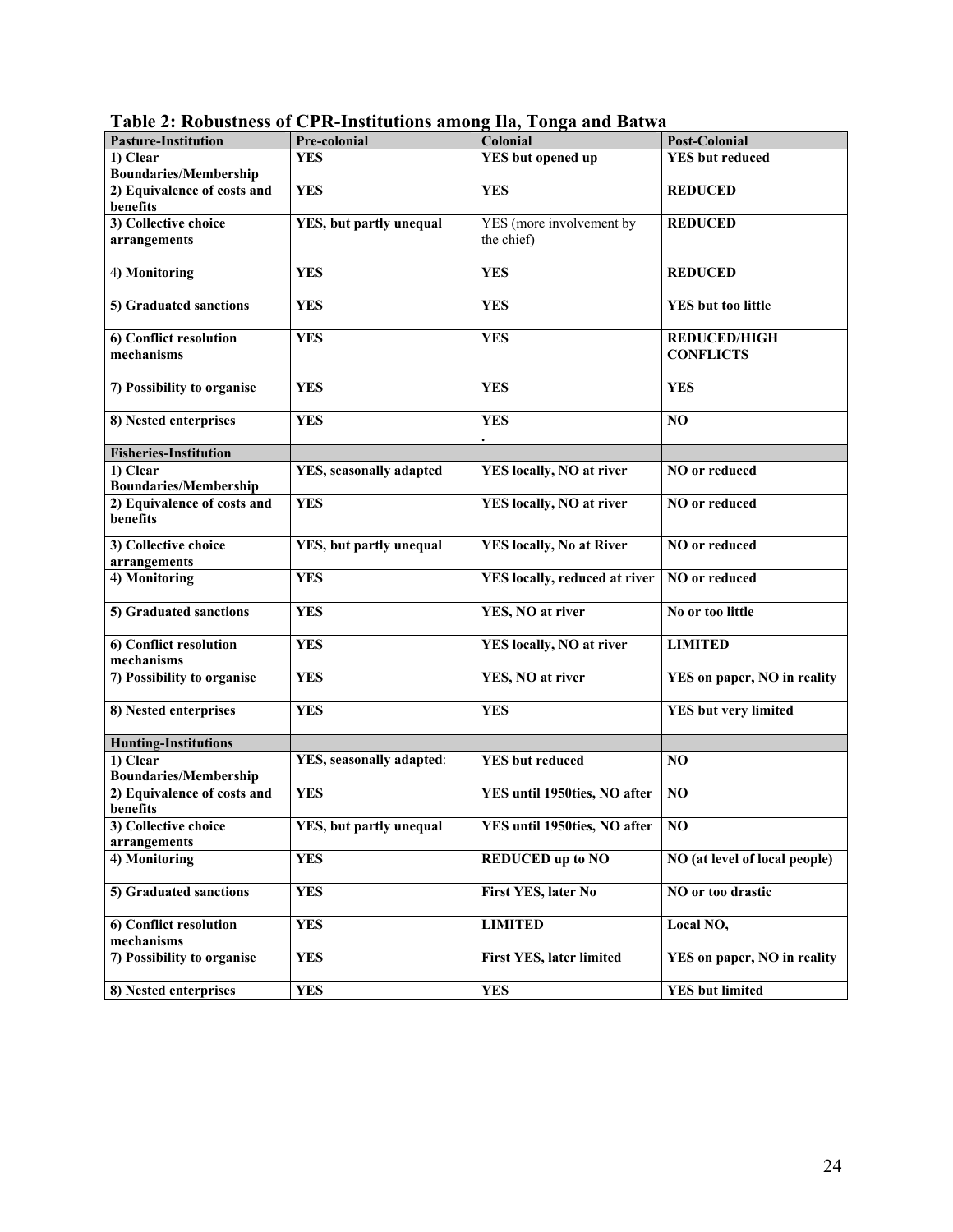**Appendix 2: Graph 1: Evolution from CPR-managment to de facto open access among Ila, Tonga and BaTwa**